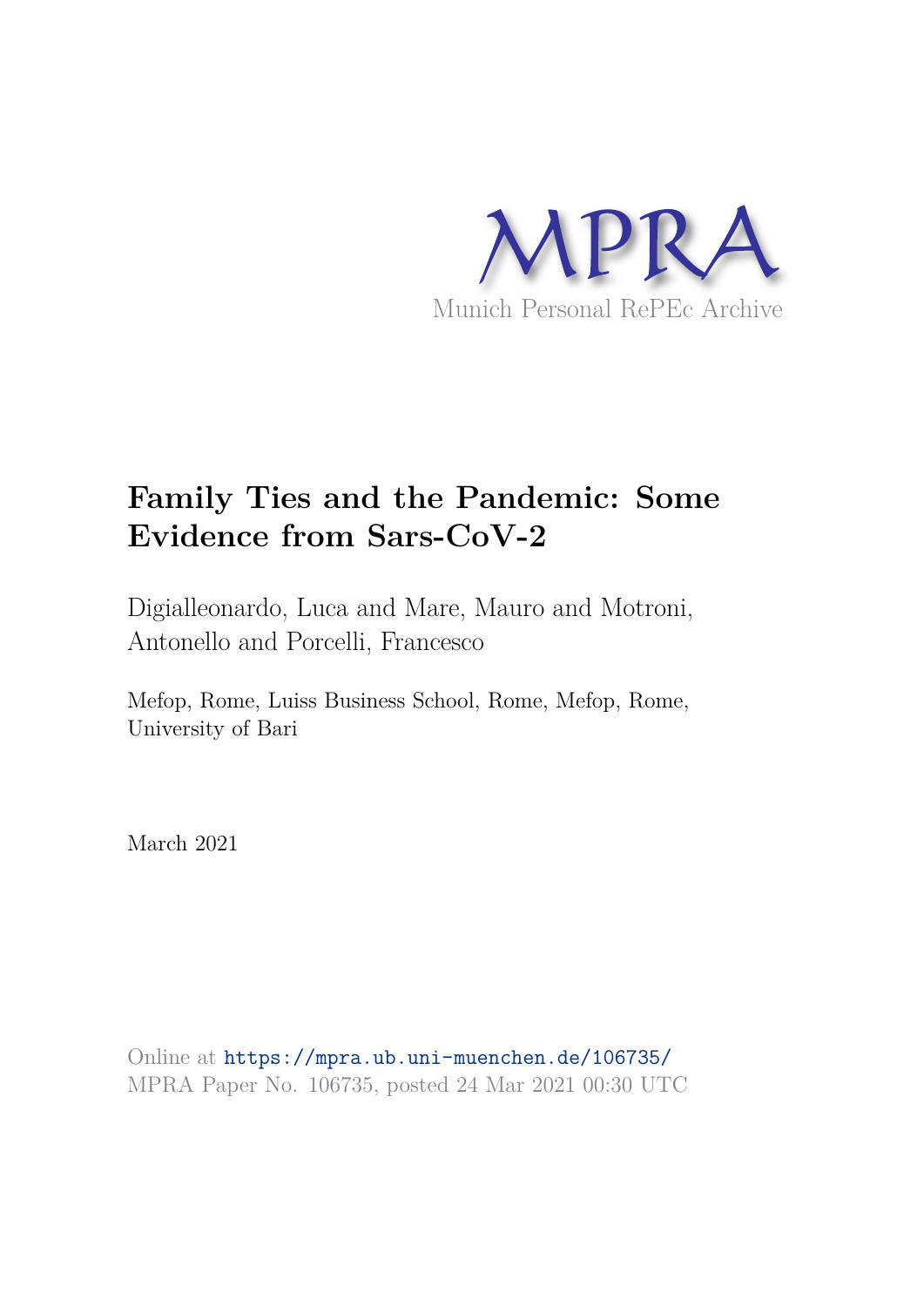**Family Ties and the Pandemic: Some Evidence from Sars-CoV-2** 

Luca Di Gialleonardo Mefop [digialleonardo@mefop.it](mailto:digialleonardo@mefop.it)

Mauro Marè Professor of Public Economics, Luiss Business School and Tuscia University [mmare@luiss.it](mailto:mmare@luiss.it)

Antonello Motroni Mefop [motroni@mefop.it](mailto:motroni@mefop.it)

Francesco Porcelli Professor of Economics, University of Bari [francesco.porcelli1@uniba.it](mailto:francesco.porcelli1@uniba.it)

This version March 2021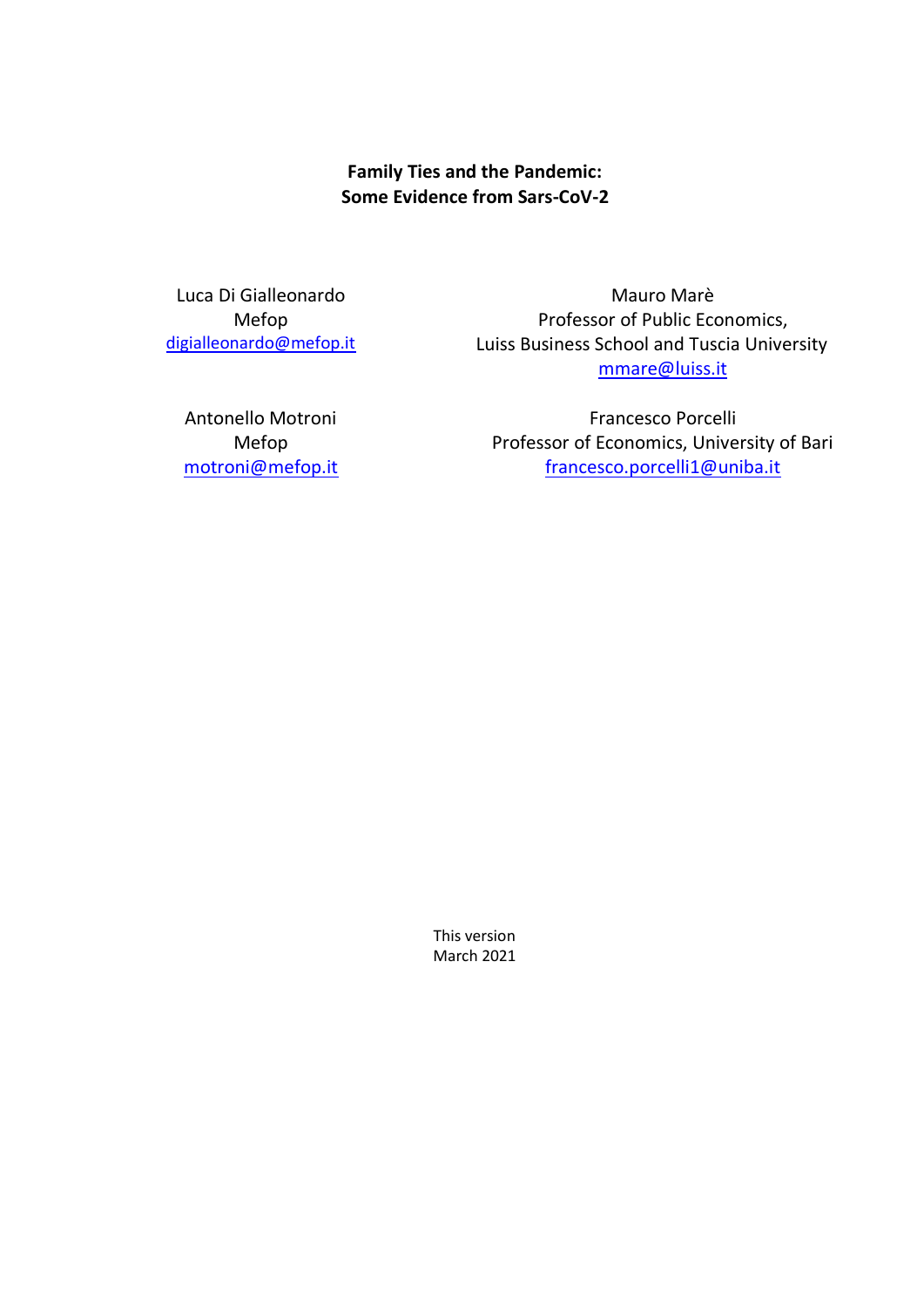#### **Abstract**

This paper provides an empirical analysis of the relationship between the strength of family ties and the spread of Sars-CoV-2. The dataset is constructed for a cross-section of 63 countries combining different data sources, to cover seven dimensions: the spread of the virus, family ties, trust and religion, policies implemented to stop the outbreak, status of the economy, geography, demography. We observe a robust positive relationship between family ties and the contagion rate across the world; in particular, the attitude of parents towards the wellbeing for their children is the main force that drives the positive correlation with the contagion. Instead, the respect toward parents (the variable love-parents) seems to be a component of the family ties which negatively correlates with the diffusion of Sars-CoV-2, leading to the final quadratic relationship between the overall family ties strength and the spread of the virus. Moreover, as expected, we find a significant negative correlation between religion and trust and the number of infected people. As conclusive evidence, we observe that the death rate, as well as the recovery rate, are not affected by the strength of family ties and other social capital variables. What matters, in this case, are structural variables like GPD, number of hospital beds per capita, life expectance, median age and geographical location.

**Keywords:** Family Ties, Social Capital, Sars-CoV-2, Pandemic **JEL classification:** A13, I12, I18

Luca Di Gialleonardo, Senior Economist, Mefop, [digialleonardo@mefop.it](mailto:digialleonardo@mefop.it)

Mauro Marè, Professor of Public Economics, Director Center on Welfare, Luiss Business School, [mmare@luiss.it](mailto:mmare@luiss.it)

Antonello Motroni, Senior Economist, Mefop, [motroni@mefop.it](mailto:motroni@mefop.it)

Francesco Porcelli, Professor of Economics, University of Bari [fporcelli78@gmail.com](mailto:fporcelli78@gmail.com)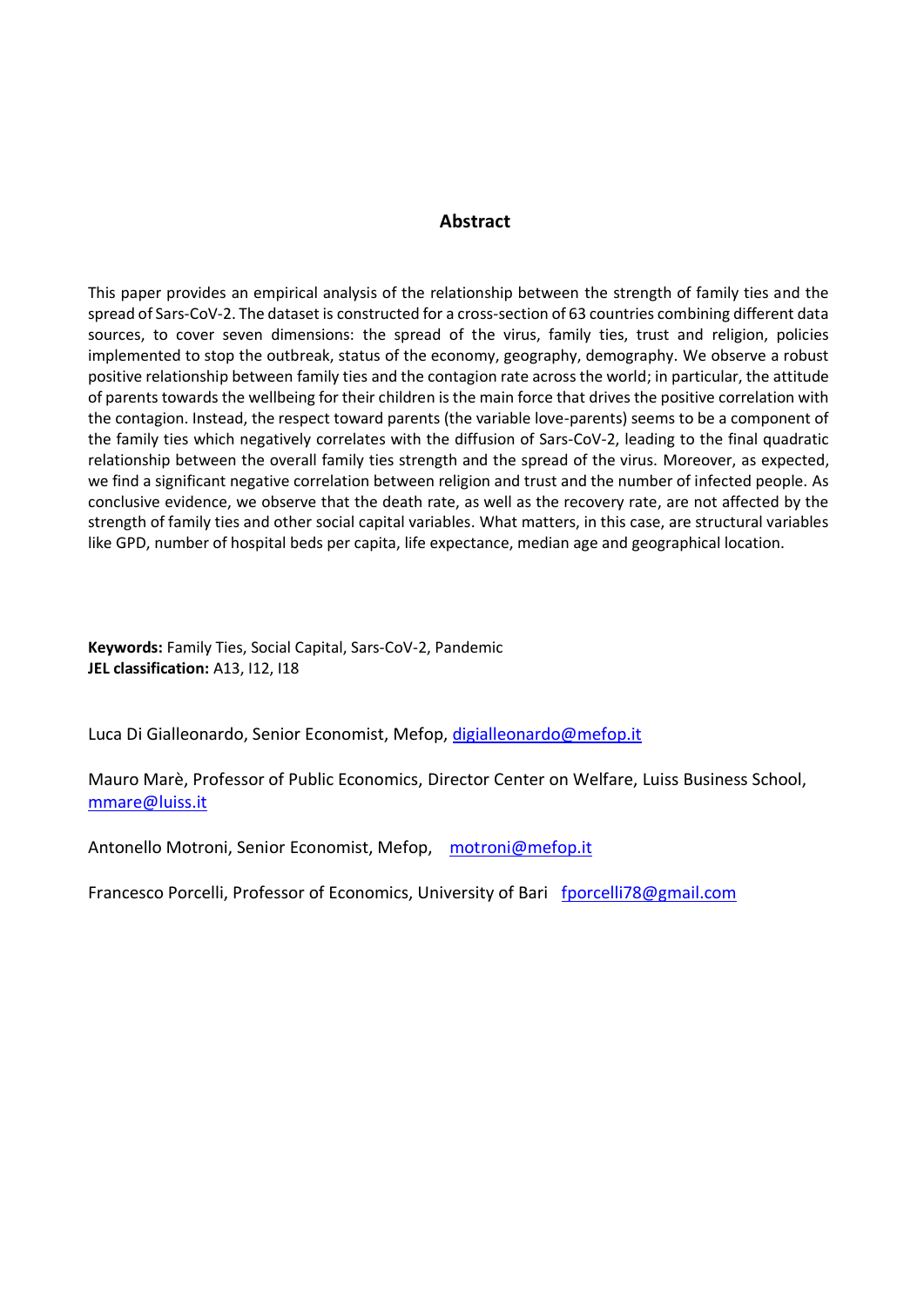# **1 Introduction**

The spread of Sars-CoV-2 around the globe has seriously affected the lives of most people. After an initial outbreak in China, the virus has incredibly spread worldwide and mostly affected all European countries and then the USA, India, and South America. Some papers have tried to understand the path of the virus transmission and the main determinants of the disease diffusion. There are many possible variables: apart from the epidemiological nature of the virus, the efficiency of the health system, the intensity of lockdown and isolation policies enforced by many countries, masks wearing, the number of hospital beds and intensive care units to end with the role of preventive medicine and territorial health structure. In general, not appropriate attention has been paid to the role of other structural variables, such as the social, family and demographic structure of different nations and geographical area.

We believe that to get a good explanation of the different virus transmission across the globe we need to adequately consider, foremost, epidemiological factors, health variables and containment policies enforced by governments; but also to address the demography of the different populations and the social structure of various countries; in particular, the role of family ties in each area and relationships among generations existing in each country.

In this paper, after a brief recall of the literature on virus transmission, in the third paragraph, we address the issue of the role of family ties in explaining many social phenomena, in particular the spread of the coronavirus. We discuss the reasons why the family structure (and relationships within families) may be a key factor if one wants to understand differences in the Covid-19 cases and the number of deaths across countries. In the fourth paragraph, we describe our original dataset based on data taken from World Values Survey (WVS), John Hopkins' Covid data archive and GlobalEconomy.com. In the fifth one, we present our econometric estimates which show that family ties are a key variable, able to explain a large part of the different distribution of Covid-19 cases and deaths across the world. This outcome can be very useful to several governments in defining and implementing what may be an effective policy to address the virus transmission.

A good policy to address the Sars-CoV-2 should be based not only on medical factors or containment policies, but also on regulating social and family behaviours of different population – for example, by enforcing social distancing within the families, or keeping kids away from grandparents or limiting their relation, or simply asking relatives to take adequate precaution when they meet, as wearing masks and gloves, keeping distance, etc. – and giving the proper attention to school as a channel for the virus transmission. Family and social dimensions may be in the end successful in containing the virus diffusion as health prevention and medical treatment. In the same way, we find clear evidence that the role of religion – to consider himself as a religious person, or religious beliefs, apart from the judgement on the church – and the degree of trust significantly reduce the spread of the virus. It seems reasonable to assume that religious people and people who show a high level of trust tend to comply more with rules and follow the stringency policies enforced by governments to contain the contagion.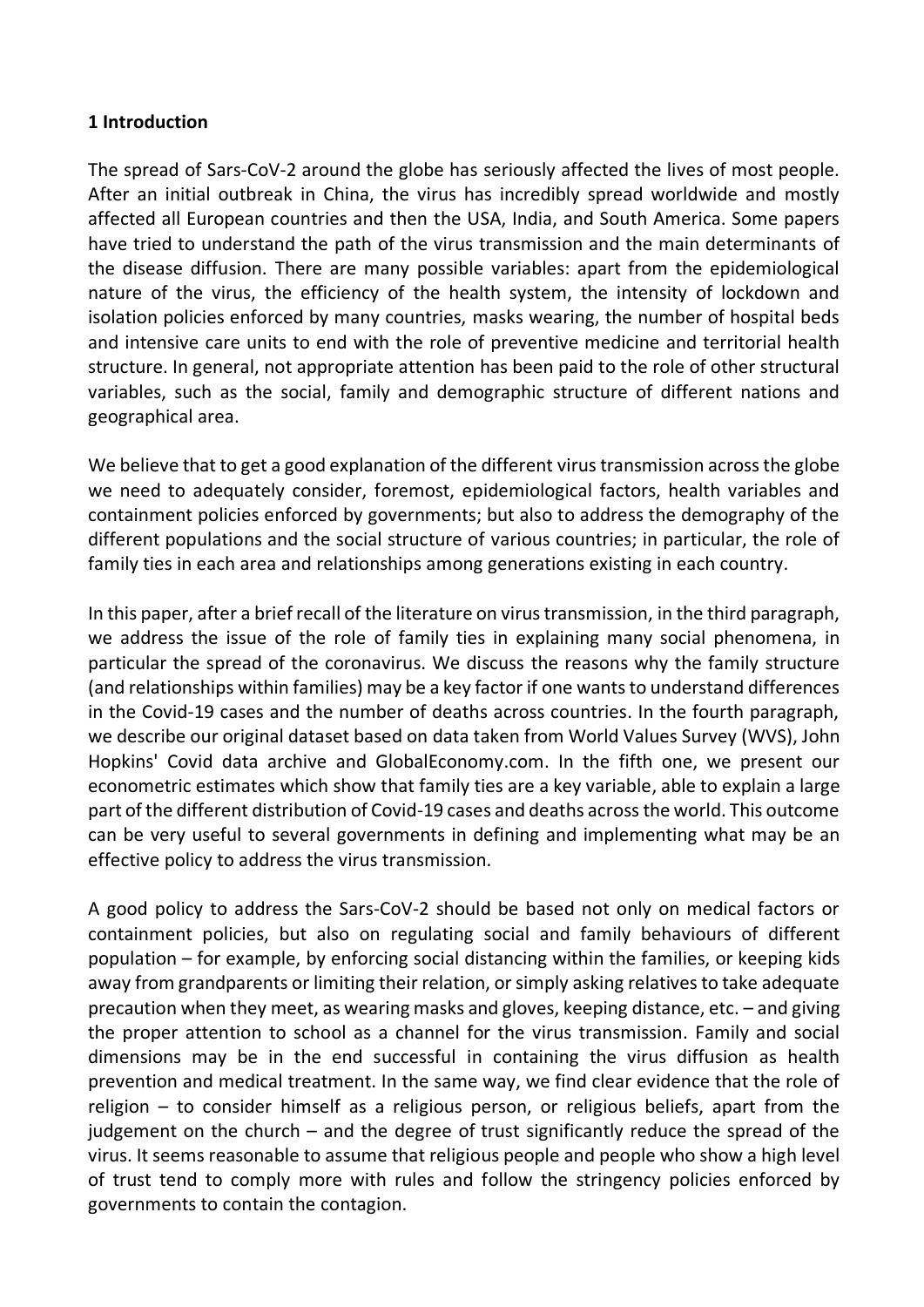# **2 What do we know on virus transmission and containment policies**

The literature on virus transmission with some exceptions is very recent. There are some few papers which address the determinants, the health economics and the effects of the pandemic that have affected the globe between 1918 and 1920. Barro (2020), Barro -Ursùa-Weng (2020) and Aasve et al. (2020) show that the pandemic of the Nineteenth century had very different geographical patterns and that social distancing measures were very effective in preventing the spread of the virus. In the same time, the degree of trust – the trust that people have with respect to other people and governments – and social capital have clearly emerged as one of the key variables for the success of the containment policies enforced by public authorities and limiting the virus diffusion.

The number of infected people and deaths in the 1918-1920 pandemic was very high and terrible. Between the Autumn of 1918 and the spring of 1919, the influenza pandemic was able to cause a death toll of almost 50 millions of people – there is a degree of uncertainty on this magnitude, also given the limited way of tracing and accounting deaths linked to the pandemic at that time – while the number of estimated cases was at least four times the number of people who died. The key aspect which contributed to the virus spread was the end of the First World War that originated an incredible movement of people across Europe – soldiers were going back home from the battlefield. At that time, however, the virus circulated relatively slowly and essentially was brought by soldiers, who were looking to get back to their home – travelling and commuting were very limited at that time. This in part explains why there were three major waves in the 1918-1919 pandemic (some authors also considered a fourth minor wave at the beginning of 1920). Of course, the health technology and the knowledge at the virus diffusion at that time were quite limited, as the way of communicating and exchanging key information among countries.

In the 2020 pandemic, the virus transmission has been much quicker, since travel opportunities, the role of airplane flights, movements of people linked to touristic activities, shipping of goods worldwide, and many other means of moving around the globe are now incredibly more significant. One interesting question is whether, given the different health and social conditions of the other pandemics in history, we have to expect major waves following this winter 2020 and in the early spring of 2021<sup>1</sup>. At this moment, we are not sure of the trend of contagion in the next few months and if we have to live with the virus for some period of time; if our epidemiology technologies and infections controlling capabilities are strong enough to prevent new diffusion; if people will have to keep going in adopting social distancing and mask wearing; or if and when finally the vaccine will be discovered and its distribution to most of the human being living on the earth accomplished.

The history of pandemics shows that most of the virus tend to remain for a certain period – two or more waves, which is linked to the specific virus epidemiology and to the speed of

<sup>&</sup>lt;sup>1</sup> When this work was closed (beginning of November) is clear that a major second wave, bigger than the first one, is currently under way.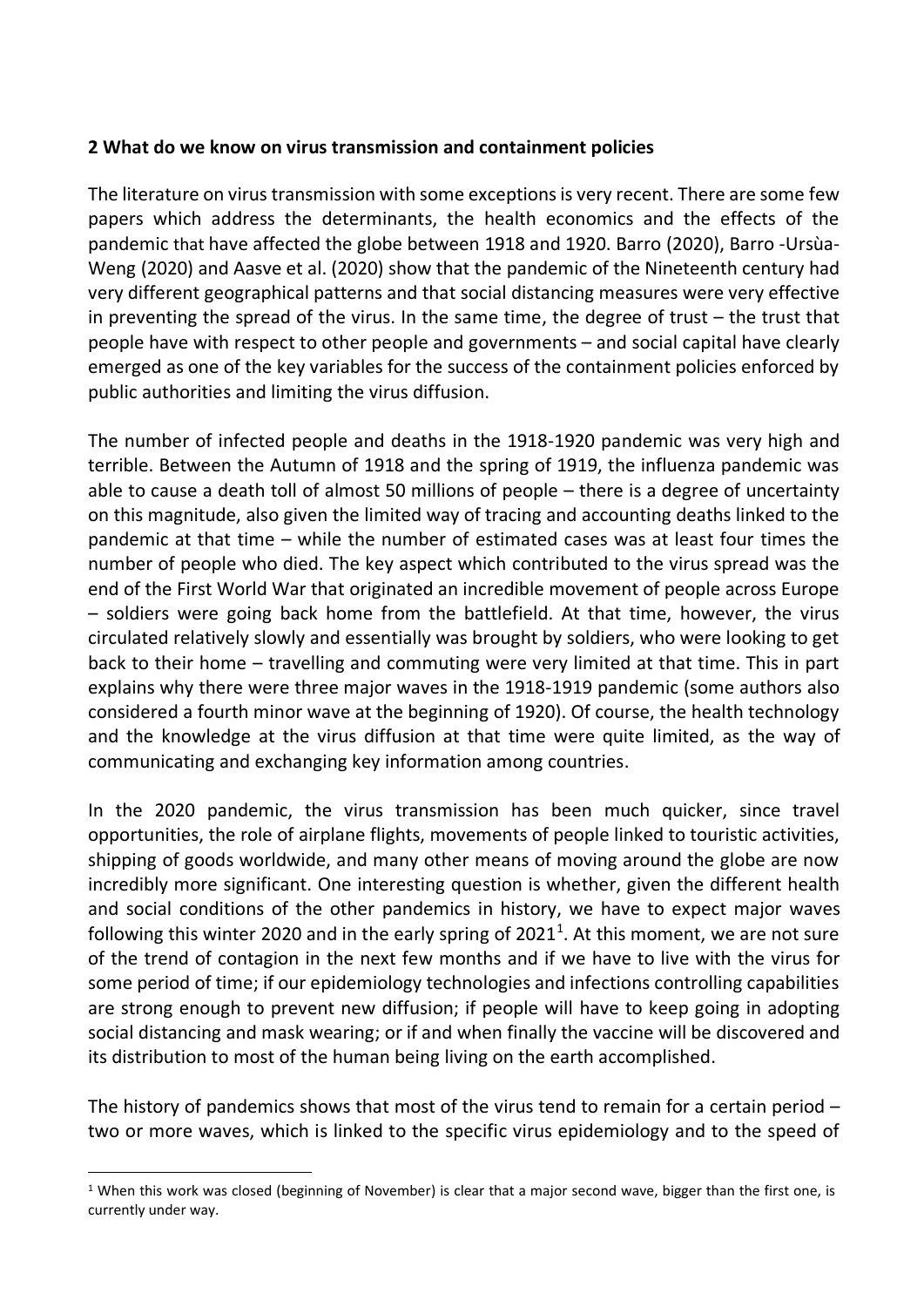public authorities' response and the responsible behaviour of population. The current main challenge is whether with our epidemiological techniques, we will be able to moderate and flatten the next probable curves in virus transmission. However, these months after the onset of the pandemic have already taught us some key factors in addressing this pandemic which is useful to briefly assess. One of the key factors is how the virus tends to spread across time: a recent analysis<sup>2</sup> clearly shows that the epidemiological curve not necessarily follows the path of an exponential curve, but rather tends to rise rapidly, peak and then to flatten. The initial phase, in the very first two-four weeks, is exponential<sup>3</sup> but then, given the government response and the change in the behaviour of the population, the curve tends to smooth and slowly decrease. In these last two months (September and October) we have experienced a clear upsurge of the pandemic, which seems evidently related to a certain relaxation of the social isolation measures which took place during the summer holiday. This is crucial for the understanding of pandemic mechanics and its evolution and the definition of accurate public policies to address the pandemic diffusion.

One first important aspect is the different reaction across the various countries in adopting lockdown measures, such as self-isolation, wearing masks and tools of protection. Given that we do not have yet a good medical solution to Sars-CoV-2, the current policy to address the virus has to be based on social distancing and enforcing good practices in human behaviour<sup>4</sup>. There is clear evidence that in regions and states where the lockdown measures were stronger and more intense, the death rate and the number of infected people were considerably lower. Based on a sample of 11 European countries among which Italy, Spain, UK, France and Germany, Flaxman et. al. (2020) found that the adoption of major nonpharmaceutical measures like national lockdowns, closure of schools, ban of public events and social gathering, have had a big effect in reducing transmission, diminishing the Reproduction Index below 1 for all the observed countries.

However, this is generally true only when people largely trust others and the government – when the quality of institutions is high and people follow the norms and show a high level of social capital – and therefore the severity of measures is followed by people and leads to a significant geographical restriction on the movement of individuals<sup>5</sup>. Along the same line, Scala et al (2020) show the importance of the right timing of restriction policies and mobility limitations: "while an early lockdown shifts the contagion in time, beyond a critical value of lockdown strength, the pandemic tends to restart after lifting the restrictions". Hsiang et al. (2020) show that even if closing schools and restriction of the movement of the population tend to produce high and very significant economic effects (on GDP and employment), the anti-contagion measures have been quite successful in slowing down the exponential growth of the virus in the initial phase, therefore saving in economic terms and human lives a

<sup>2</sup> Baldwin (2020).

<sup>&</sup>lt;sup>3</sup> We checked the data for many countries, even with a different starting point in time – Italy was, after China, the first Western country to experience the start of the pandemic at the end of February, followed then by Germany, Spain and France. After a period of incredible growth, which lasted more than a month, the number of infected people clearly dropped in a couple of months.

<sup>4</sup> See on this Van Bavel et al (2020), Baldwin-Weder di Mauro (2020) and Batscher et al (2000).

<sup>&</sup>lt;sup>5</sup> See on this the data and the analysis made by Flaxman et al. (2020).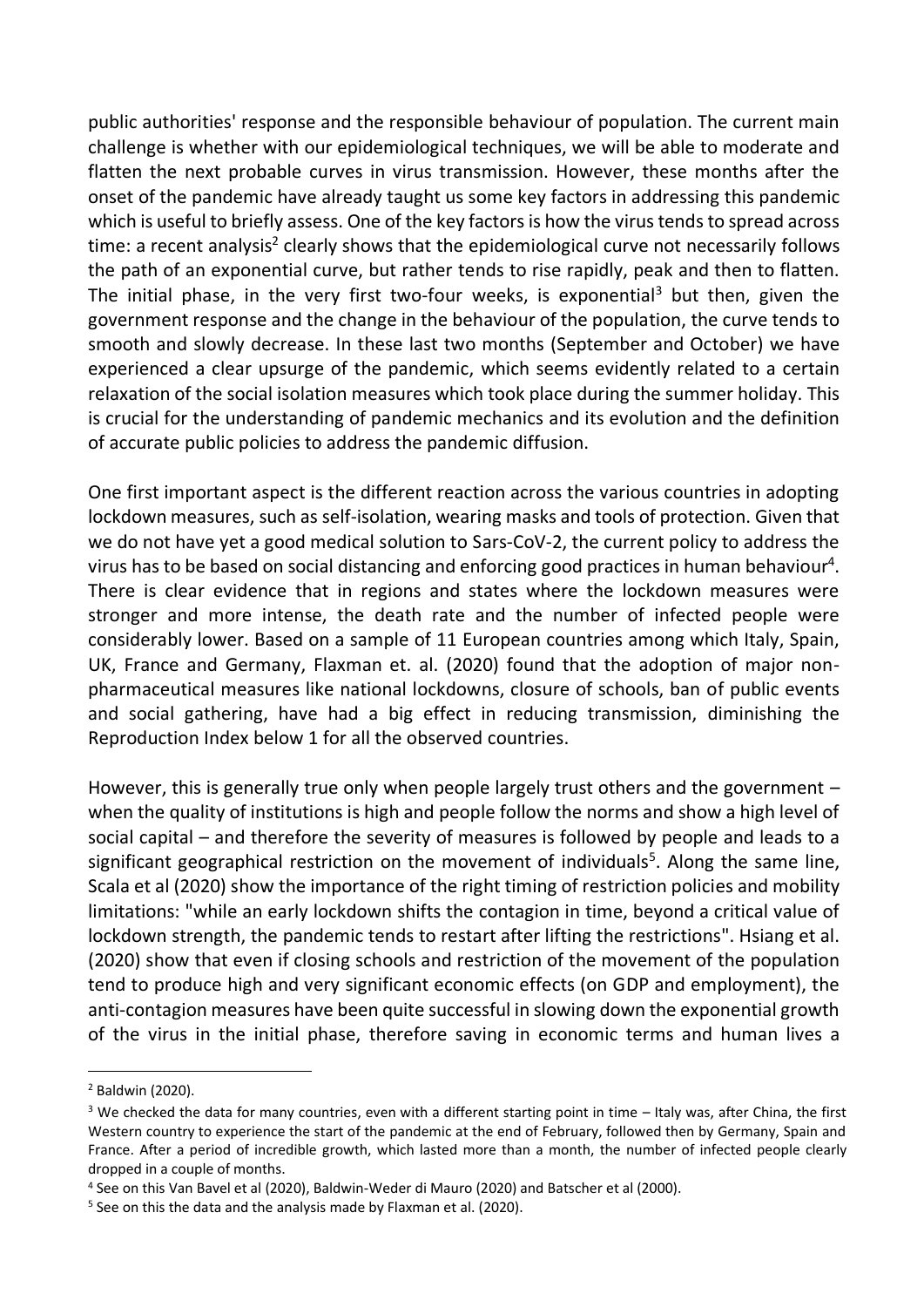considerable amount of money. Aksoy et al. (2020) focus on the role of public attention in the reaction of governments. Countries with high institutional quality, in which public attention to Covid-19 (measured as the share of daily Google searches in a country related to Covid-19) increased fast after the first case, rapidly introduced non-pharmaceutical measures. Countries with high institutional quality but low public attention waited more time before introducing any anti-contagion measures. These slow responses appear to have increased consequent death tolls.

The recent data on virus diffusion clearly show that in Brazil, US, India, Iran and Israel, for some different reasons, the slowness to adopt stricter measures against the infection – social distancing, use of masks, etc. – have caused a considerable increase of the virus diffusion. During this summer, the relaxation of many containment measures and the increase in travelling and movement of people, connected to summer vacations in some European and Western countries, are provoking clear signs of a new upsurge.

Going to the data on Covid diffusion, some studies show that social distancing is one of the main crucial variables in determining the different scores on Covid cases and the number of deaths. Greenstone-Nigam (2020) prove that physical isolation was very effective when adopted for containing the virus' spread. In countries where social distancing has been adopted, and especially in the early stage of the Covid diffusion, the reduction in the number of infections and deaths have been very strong and well-defined. According to Old and Scott (2020), as mortality rates of COVID-19 increase strongly with age, social distancing, especially for older and at-risk groups, becomes an important variable. In this regard, comparing the age and longevity structure of the United States in 1920, with the current one, the value of social distancing today is more than three times higher than the corresponding value of 1920.

Some papers have addressed the complex issue of whether the weather condition, mainly the temperature (Celsius degree) and percentage of humidity that characterized some specific geographic area, may have affected the number of cases and in general the transmission of the virus. While some evidence show that there is a clear correlation with the degree of humidity, the level of air pollution and the average temperature, the epidemiology studies showed that especially after the Covid diffusion in very warm countries in May-July 2020 – such as India, South Africa and other African and Central America countries – this relation tends to be not so robust, if not fully weak.

As regards the degree of humidity, Ward et al. (2020) found a negative correlation with the number of Covid-19 cases in Australia: a 1% decrease in relative humidity increases the number of cases of 7-8%. Similar findings have been found for China (Hubei Province) by Qi et al. (2020). The fact that the two studies have been carried out in different hemispheres and in different seasons (Autumn in Australia, Winter/Spring in China) suggests the universality of a negative correlation between the degree of humidity and the magnitude of the pandemic.

Coker et al. (2020) addressed the role of air pollution in the Corona outbreak. A polluted environment may threaten the respiratory system, increasing the severity of Sars virus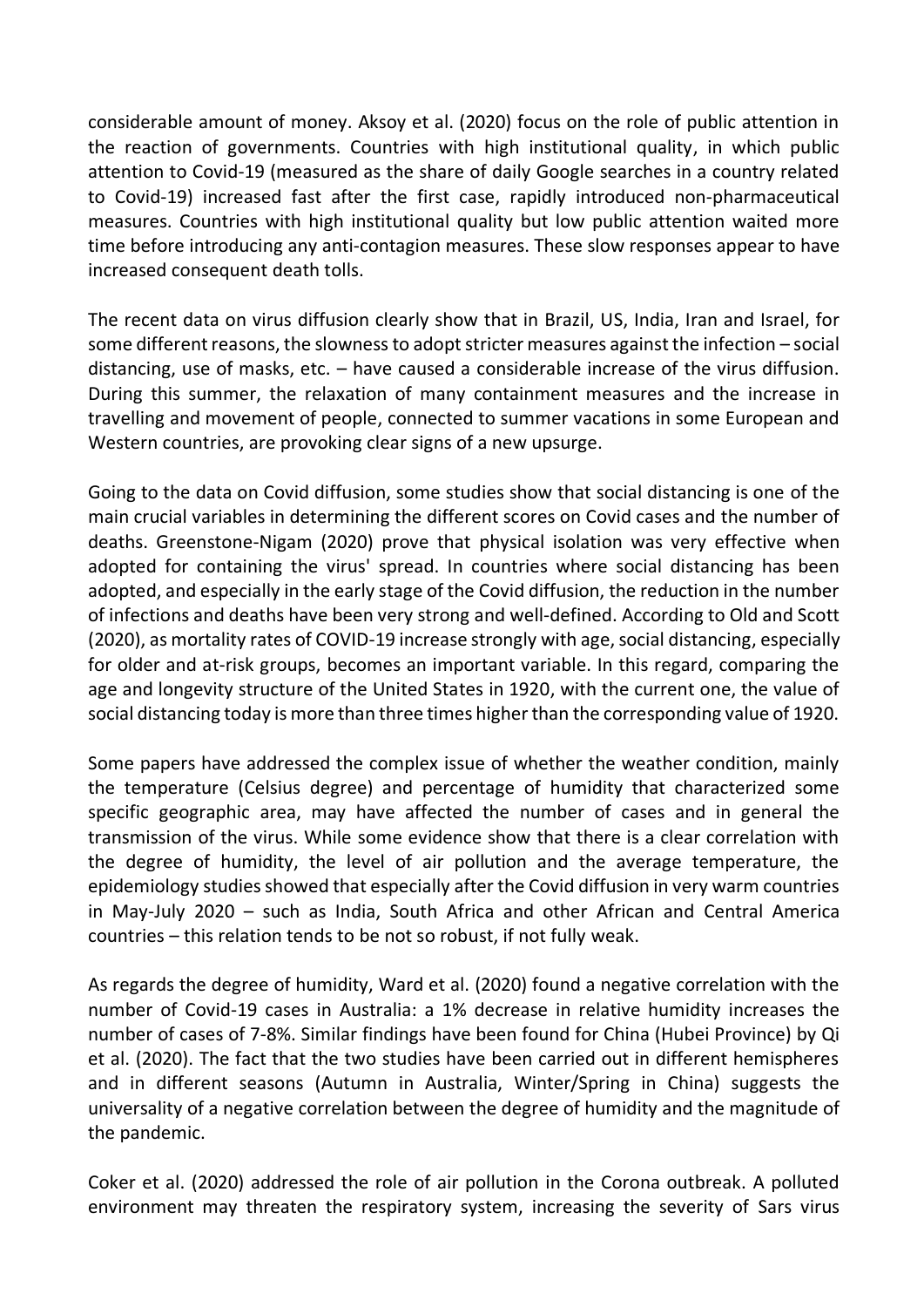consequences for patients. They highlight a positive link between ambient PM2.5 concentration on excess mortality rate in Northern Italian Regions, the area of the country most badly affected by the pandemic.

The degree of people's mobility and the intensity of travelling and commuting are another obvious variable that may explain the different data of Covid cases and the spread of the virus. Bonaccorsi et al (2020) and Scala et al. (2020) show that the intense restriction in mobility (measured by the telephone traffic), as a consequence of lockdown measures taken after the virus outbreak, was quite effective in containing the virus diffusion and flatten the curve.

Another interesting variable that shows a clear correlation with virus transmission is the degree of economic development of various nations. Countries with a higher Gdp (per capita) have scored better, meaning an obvious ability to detect better the infection, a superior reaction and effectiveness in promoting containment policies. This is also due of course to the fact that wealthier countries also tend to have better and more effective health systems. The same picture also emerges from other data that are strictly connected with the countries' level of Gdp, such as the degree of trade openness and exchange of good and services. We should also expect that the effectiveness and efficiency of the various national health services, e.g., the number of hospitals, the number of bed and the size of intensive units, are the other crucial variables that may explain a low virus diffusion and a limited number of deaths.

Countries have also shown a different ability in tracing and introducing some forms of early warning that partially also explains the different results of various countries. For example, China has shown a robust ability to react to the virus diffusion, enforcing very strict lockdown measures. The same also seems true for Korea, Singapore and some other Asian countries. Of course, it is self-evident that authoritarian regimes and countries with weaker democratic institutions may be facilitated in enforcing social isolation measures and quickly to implement a fully lockdown policy, as compared to democratic regimes<sup>6</sup>.

Social, psychological and behavioural attitude and response by people is another crucial factor that explains the performance of health systems and the number of people infected across countries. Van Babel et al (2020) highlights that the perception of threat plays a crucial role. Like other animals, human beings can perceive emotions and the feeling of danger that can be very effective in the virus containment, since it motivates people to adopt good practices and change unhealthy behaviour. However, as the last months of this summer are showing, people very often "exhibit an 'optimistic bias': the belief that bad things are less likely to befall oneself than others" – the importance of handwashing or wearing a mask have been partially abandoned and in many holidays spots in Europe, the touristic season has brought negligent behaviours. This bias can be very dangerous since it "can lead people to

<sup>&</sup>lt;sup>6</sup> See Frey-Chen- Presidente (2020). The number of swabs and the ability to perform early tracing mechanism are other important variables in the Covid spread.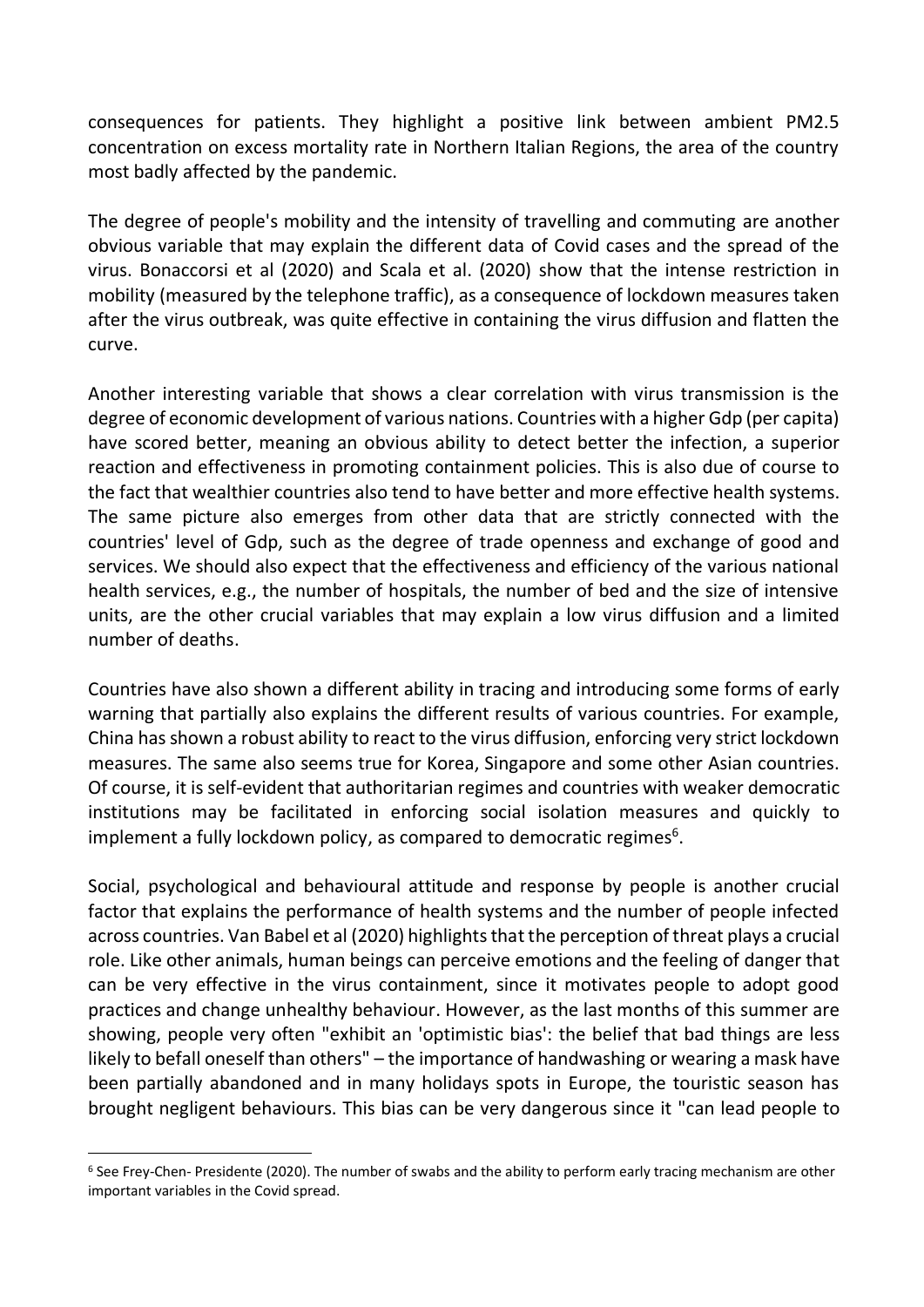underestimate their likelihood of contracting" the virus and therefore to disregard health warnings, health general rules and guidelines suggested by the government. Of course, as we will see in a moment, this bias is much frequent when social capital is low, rules of law are less shared and followed, people do not respect social norms, the degree of trust is low – people have a low trust on other people and the government.

The intensity of social distancing has been quite different in various countries; the same is true for people's compliance to governments' decisions. Measures of social distancing have been gradually adopted during the initial phase  $-$  in the months of March and April  $-$  by most countries, even if there have been some surprising exceptions – Brazil, the same US, and in particular, Sweden and the UK – however, in the last country, the decision to leave everything opened before the end of March has been fully reversed.

The degree of compliance to more or less broad lockdown measures taken by various governments seems very interestingly to be essentially related to the degree of trust and social capital existing in various countries – and probably to other moral and civic variables which determine the social capital of a nation, such as religious belief<sup>7</sup>. Trusting the government and other people is a key variable in shaping people behavior and there are individuals who behave better when they know other people will do the same. For example, Aasve at al. (2020) show that the pandemic had permanent effects on individuals' social trust. Borgonovi and Andrieu (2020) show that in the Us, the enforcement of social distancing and policies of containment (namely, the reduction in people's mobility) have been much larger in counties with high levels of social capital. In the same vein, Frey-Chen-Presidente (2020) show that – contrary to the initial feelings – the response of collectivist and democratic governments has been superior and more effective than authoritarian governments.

In a very interesting paper, Bartsher et al. (2020) explore the role of social capital in some European countries: in the initial phase of the pandemic, is more probable that areas with higher social capital tend to be the areas with more virus diffusion – since this area are also more socially active. After the initial phase, however, countries with high social capital show a clear reduction in the number of infections and positive cases – and this is true before the moment when the government decided to enforce a more or less full lockdown policy. Their estimates show that a one-standard deviation increase in social capital tends to produce between 12% and 32% fewer Covid cases per capita, from mid-March to mid-May. The area with higher social capital shows lower excess mortality and a stronger decline in mobility. The data also show that the main mechanism through which social capital may affect the number of infections is individual mobility. However, social capital reveals to be crucial not only in the pre-lockdown period but also when the drastic measure of social distancing and isolation are taken. Along the same line, Durante-Guiso-Gulino (2020) and Sapienza and Zingales (2020) show that the indicators of social capital and trust are clearly correlated with the number of people infected and the size of the contagion: areas with higher social capital have shown a

<sup>&</sup>lt;sup>7</sup> For an excellent analysis of the relevance of religious beliefs, see McCleary and Barro (2019). On social capital and trust, see Bartscher et al (2020), Ciminelli-Mandico (2020), Durante-Guiso-Gulino (2020), Borgonovi-Andrieu (2020), Barrios-Benmelech-Hochberg-Sapienza-Zingales (2020), Greenstone-Nigam (2020).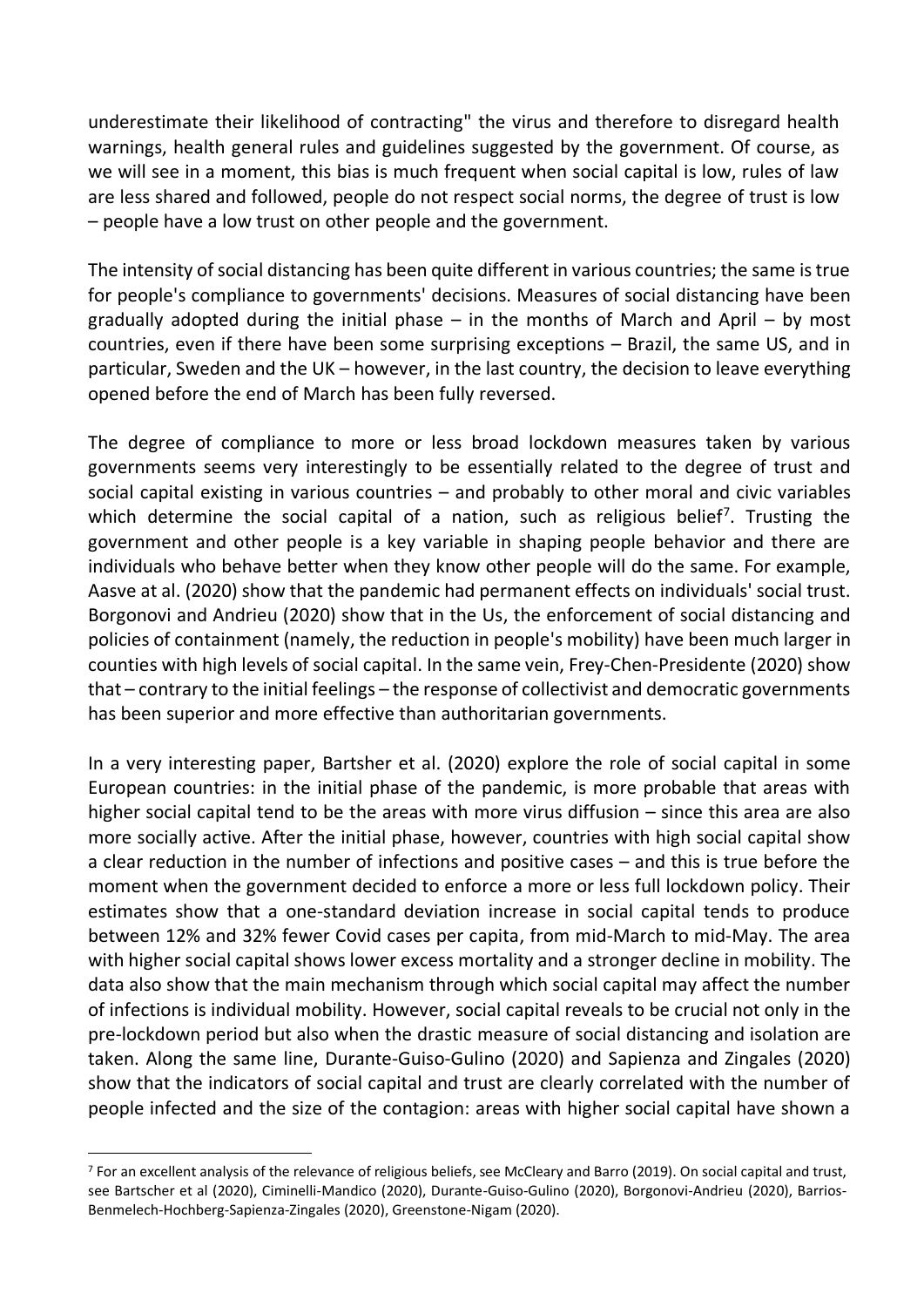sharper drop in mobility and infected people; and that, after partial reopening in some countries, social distancing measures remained more prevalent in areas with higher social capital.

Finally, some papers showed that the nature of the political regime and the political colour of different areas had affected the Sars-CoV-2 diffusion. Interestingly, in the same vein, Painter-Qu (2020) show that in the Us, political colour and political preference may have affected social distancing enforcement and containment policies: people living in Republican counties are 'less likely to completely stay at home after a state order has been implemented relative to those in Democratic counties'.

# **3 The importance of family ties for trust, public morale and the transmission of social values**

To explain the differences among countries in Covid-19 cases, we think that a crucial role has been played by family ties and social capital – which we know is strongly correlated to the family structure. Our key hint is the following: in the context where family ties are important, people tend to live more together; where grandparents, sons and nephews live all together, this may affect the different diffusion rates experienced by many countries.

In the last decade, some papers have tried to address the importance of family ties. The family ties and family structure matter a lot in explaining the level of trust, the growth rate of an economy, the social capital and many people's economic and political behaviour.

The first author who clearly described the importance of family ties was Edward Banfield in 1958<sup>8</sup>. The author depicts the family as "amoral familism", a situation in which there is "inability of the villagers to act together for their common good or, indeed, for any end transcending the immediate, material interest of the nuclear family. This inability to concert activity beyond the immediate family arises from an ethos – that of 'amoral familism (…) (according to which people) maximize the material, short-run advantage of the nuclear family; and assume that all others will do likewise" (p. 9).

Therefore, "in a society of amoral familism, no one will further the interest of the group or community except as it is to his private advantage to do so" (p. 83). In this society, it is tough to build and maintain public organizations, given the selfish attitude of individuals who rely exclusively on the family. This aspect is not new, unique, or so surprising, since in many other countries and among other people, "where legal authority is weak and the law is resented and resisted, the safety and welfare of the individual are mainly assured by the family"<sup>9</sup>. This characteristic of family ties is the key core of many countries in Southern Europe and Asia and has attracted some studies and research projects over the last 50 years.

<sup>8</sup> Banfield (1958).

<sup>&</sup>lt;sup>9</sup> Barzini (1968).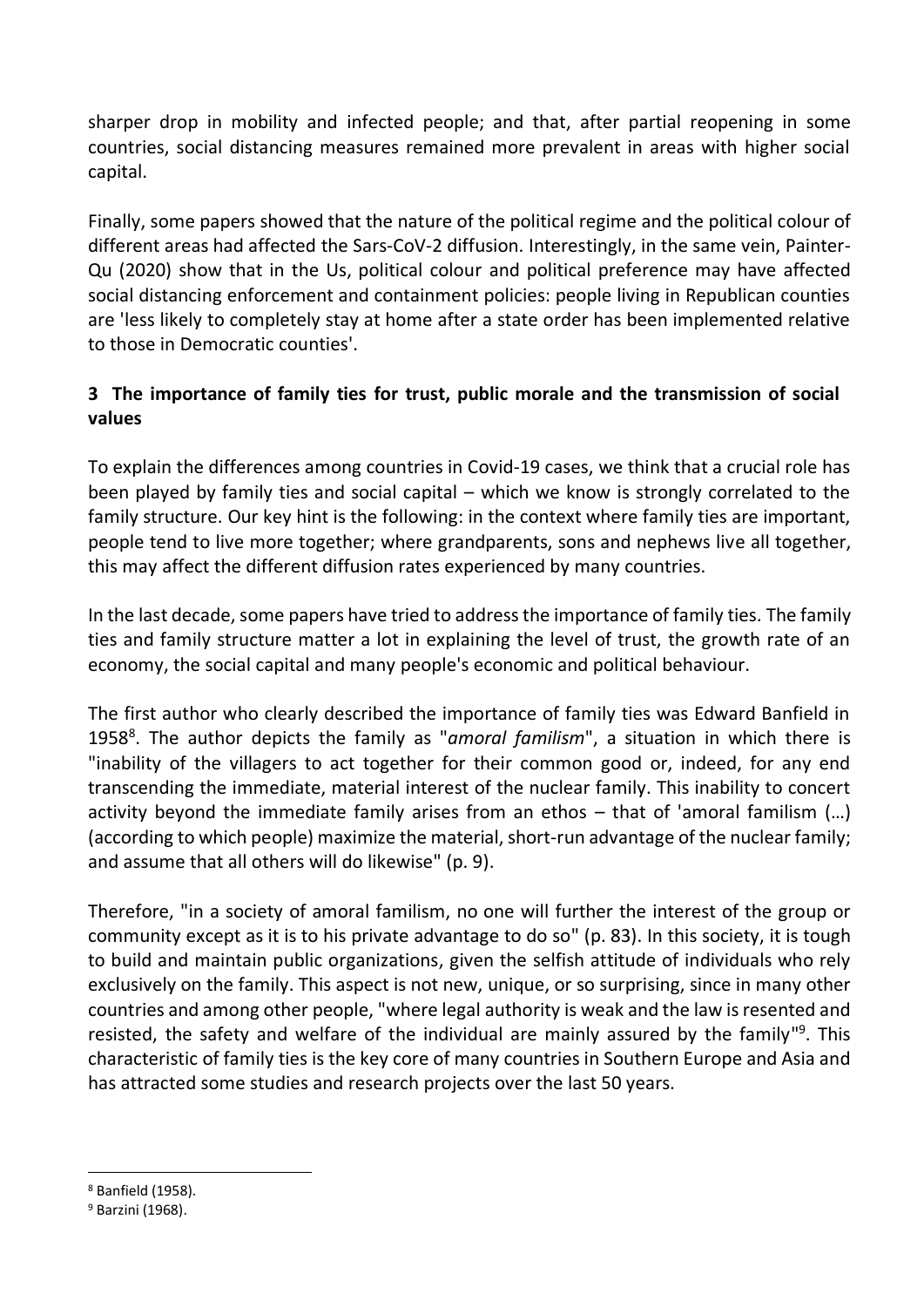Bisin and Topa (2002), Bisin and Verdier (1998, 2000, 2010) have highlighted the role of cultural transmission, in particular the transmission of social status and cultural traits: children are influenced by their family ('vertical transmission'), and then with the population at large and the environment in which they live with (e.g. teachers, schools, etc. ('oblique transmission').

Therefore, one may assume that moral values and social capital (e.g., social civicness and trust in institutions) may be essentially transmitted (although not exclusively) by families to their heirs, and that, these values tend to remain stable across a certain period of time. The persistence of moral values, the degree of civicness and social capital in most of the developed countries, and in particular in some Italian regions, as first proved by Putnam (1996) to extend across least six centuries, confirm the stability of moral value within the members of various families, and in some specific social and economic contexts. Family matters and matters a lot. Recently Sgroi et al. (2020) show that cultural traits in Italy are very persistent and tend to mimic those of their maternal grandmother. Family shapes the moral values of individual members; in particular, the values and the cultural traits of the youngest, in the end, affecting overall public ethics and tax morale. Therefore, the transmission of cultural values within the same family along different periods of time would also inevitably imply some, more or less pronounced, the stability of public morale, social capital, and trustworthiness.

Apart from the vertical transmission, there is also some, more or less intense, form of oblique transmission, where the social context (e.g., school, neighbourliness, etc.) helps to share moral values. In general, we observe substantial homogeneity among the various communities, and people's choice to reside in areas where other individuals live that share the same values. We also observe a strong persistence of cultural traits, attitudes, values, and lifestyles among various communities, with some pronounced resilience of cultural traits and heterogeneous values. For example, Orthodox Jewish communities in the United States, but also elsewhere in the world, are a clear example of cultural persistence. Outside the USA, we have the wellknown case of Corsicans, Catalans, Irish Catholics, and Italians, especially in Northern Europe.

Guiso-Sapienza and Zingales (2006, 2007, 2010) and Butler et al. (2009) show that in Italy social capital tends to persist over the long-term (more than five centuries) and explains its stability since the experience of free-city-state in the Middle Age. Tabellini (2008, 2010), by using an approach based on instrumental variables, links cross-country variation in measures of trust to the quality of political institutions in the nineteenth century and attributes the persistence of institutions to indicators of individual values and beliefs, such as trust and respect for others. Of course, the finding of some significant statistical correlations does not imply causal relationships; endogeneity needs to be addressed.

Francis Fukuyama (1995) argues that "though it may seem a stretch to compare Italy with the Confucian culture of Hong-Kong and Taiwan, the nature of social capital is similar in certain respects. In parts of Italy and in the Chinese cases, family bonds tend to be stronger than other kinds of social bonds not based on kinship, while the strength and number of intermediate associations between state and individual have been relatively low, reflecting a pervasive distrust of people outside the family. The consequences for the industrial structure are similar: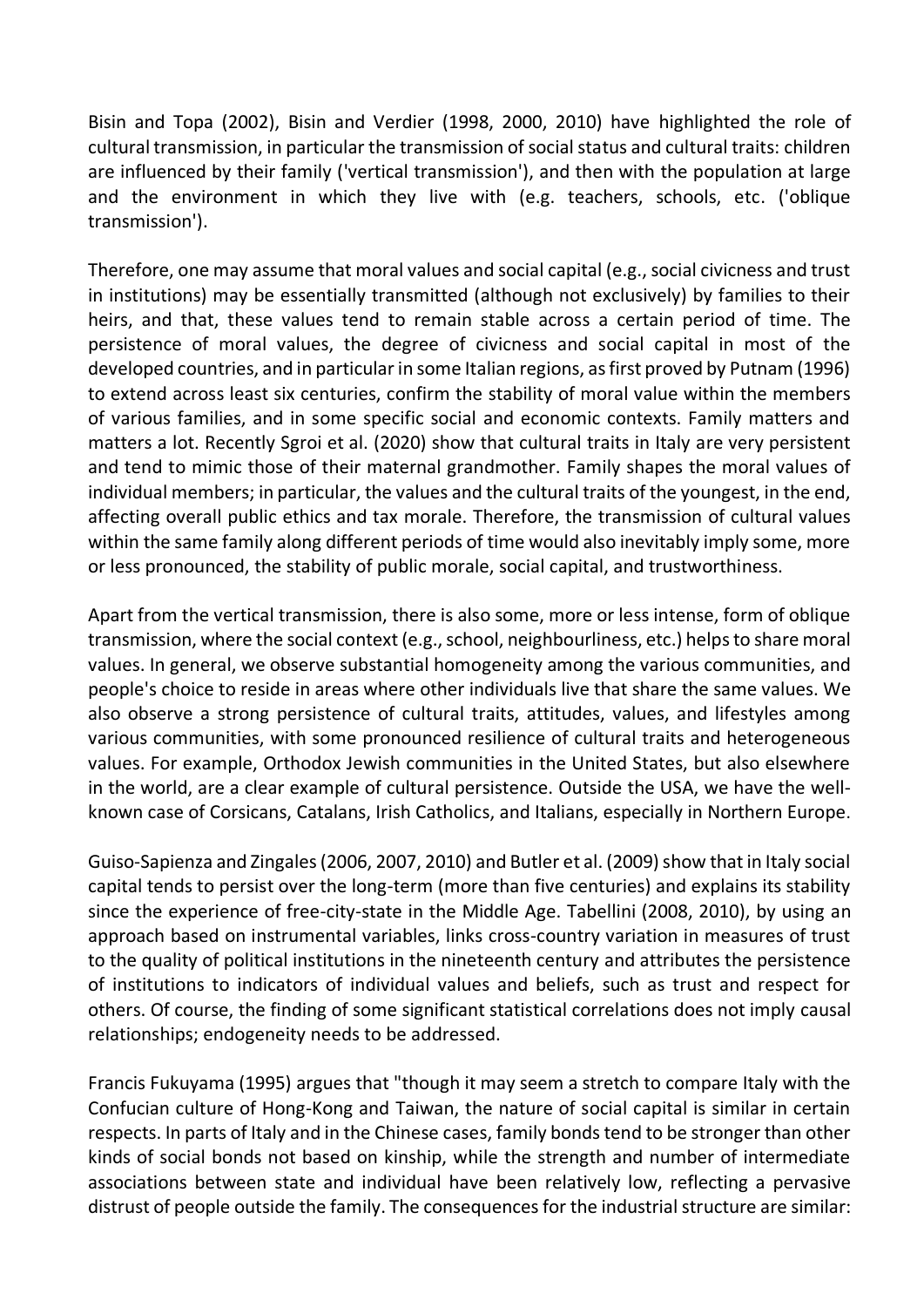private sector firms tend to be relatively small and family-controlled, while large-scale enterprises need the support of the state to be viable."

The key finding is, therefore, that amoral familism tends to produce a special and stable social equilibrium, in which people exclusively trust and care about their immediate family: "expect everybody else to behave in that way, and therefore (rationally) do not trust non-family members and do not expect to be trusted outside the family" (Alesina-Giuliano, 2010, 2011) and Alesina et al. (2018). The 'power of the family' on individuals tends to affect their degree of political participation; therefore, resulting in low civic engagement and low generalized trust, confidence in public life, and the quality of political institutions. This kind of familism is predicted to hinder the development of high-quality political institutions, the pursuit of the common good, and participation in public affairs. In the same time, social capital strongly affects economic performances and that trust, and civic norms are stronger in countries with higher and more equal incomes, and better-educated and ethnically homogeneous population.

The importance of the family and the key role of family ties have been already emphasized as a key factor to explain many economic, political and social dimensions, such as the quality of democracy, the political participation, the economic growth, and the quality and the intensity of social capital – and we may add the compliance to containment policies in the case of a pandemic outbreak. We are not willing to say that family ties are always bad… "Strong or weak family ties are neither "bad" nor "good" but they lead to different organizations of the family<sup>"10</sup> and have different economic, moral, and social implications. Of course, a strong correlation does not necessarily imply causality: "do political institutions flourish only where the family is weak or is it the other way around? Does the family become self-sufficient only where the political institutions are not strong enough?"<sup>11</sup>.

By summarizing, there is sound evidence that:

a) when the role of the family is strong, civic duty tends to be low, so is the social capital, tax morale and tax compliance. When family ties are weak, on the other hand, trust in the public sector tends to result in higher public morale and greater civic duty, and also tax evasion tends to be lower $^{12}$ .

b) In Southern European countries, the role of the family is very important; however, this is also true in many other developed and less developed countries;

c) studies have demonstrated that countries where family matters tend to show less social capital, less participation, weaker political involvement, and a lower degree of trust;

d) Societies that rely heavily on families tend to have a lesser degree of trustworthiness and confidence in public institutions;

e) Family ties are often associated with negative economic performance, reduced rate of investment and growth.

<sup>10</sup> Alesina-Giuliano (2011).

<sup>11</sup> Barzini (1978).

<sup>12</sup> See on this Schneider (2012), Alm (2012, 2014), Marè-Motroni-Porcelli (2020).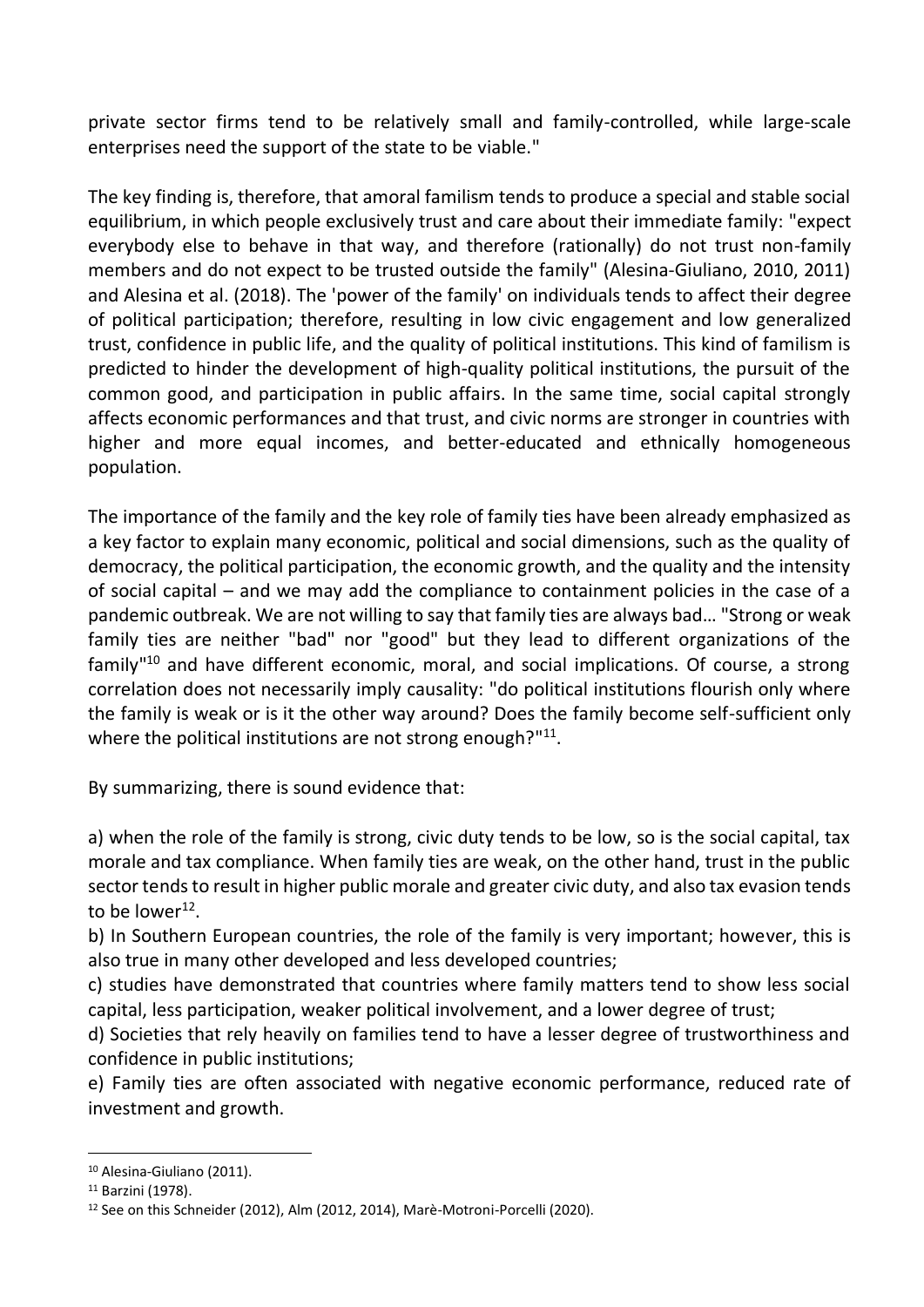In this paper we investigate whether family ties and the power of the family affect the size of the virus' spread, the number of deaths and other variables related to the recent pandemic. To the best of our knowledge, this is the first study that attempts to address this issue.

# **4 Our Dataset**

We build our dataset by merging different types of data at the country level. Information on COVID-19 outbreak, our dependent variables, have been collected from the Center for Systems Science and Engineering (CSSE) of the Johns Hopkins University. Data include, for 187 countries, the number of confirmed cases, the number of deaths and the number of recovered from the January 22 up to September 12, the day we closed the estimation (data are updated on a daily basis).

Information on the composition of the population, on the status of the economy, the policy response to the pandemic and other general structural characteristics of each country (including also information on the health care system), have been collected from "GlobalEconomy.com" and from "ourworldindata.org", two web repositories that combine official statistics and research data sources on almost all world countries of the world. In particular, regarding the status of the economy, we consider the following variables: GDP per capita, Trade openness, Globalization index, Gini income inequality index, the Human development index, Health spending per capita, the number of hospital beds per capita and Infant death. Regarding the structure of the population, we have included: Population size, Percent urban and rural population, Population ages above 65, Population ages 0-14, median age and life expectancy. The health care conditions have been measured considering the diabetes prevalence rate and the cardiovascular death rate. We took the following general variables to measure another relevant general characteristic of each country: Rule of law index, Corruption Perceptions Index, Fragile state index, Civil liberties index, Social globalization index, Student-teacher ratio primary school, Carbon dioxide emissions, Degree of transport and telecommunication infrastructure. In order to measure the policy response to the pandemic we collected the Government Response Stringency Index published daily on ourworldindata.org, this is a composite measure based on nine response indicators including school closures, workplace closures, and travel bans, rescaled to a value from 0 to 100 (100 = strictest). Finally, we also considered the following geographical characteristics: latitude and hemisphere.

Information on trust, attitude toward religion and composition of the family, especially to monitor the rate of older people living in the family, have been collected from the latest available World Value Survey (WWS) editions at the time of closing the estimations. In particular, we have extracted the following variables collapsed at country level in terms of averages: Trust people (people can be trusted? 1=agree, 2=disagree), Trust church ("how much confidence do you have in church" (1=a great deal, 4=none at all), Religious person ("are you a religious person", 1=religious person, 3=convinced atheist), Cohabitation with parents ("do you live with your parents",  $1 = yes$ ).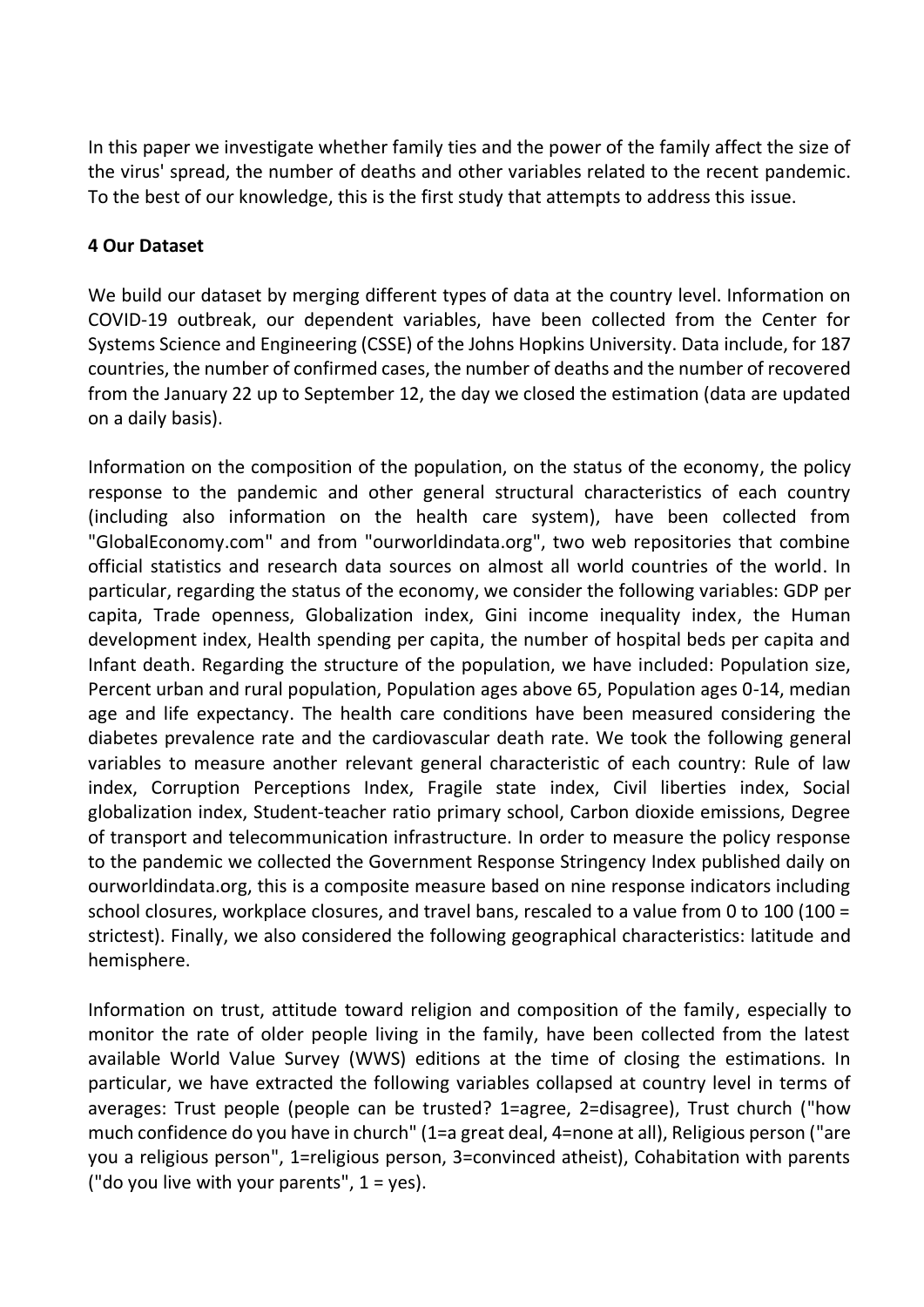In conclusion, the strength of family ties, that represents our primary variable of interest, have been computed using the same data, and following the same procedure, proposed in Marè-Motroni-Porcelli (2020). The strength of the family ties can be measured considering three WVS variables. First of all, the variable that denotes directly the importance of the family (importance of family), which collects opinions about the importance of the family from 1, indicating high importance to 4 indicating less importance. The two other variables, instead, capture the strength of the family ties indirectly and from different angles: the relevance of love and respect for one's parents (love parents), and the duties and responsibilities of parents towards children (help child). In particular, the variable "love parents" measures how the respondent agrees with one of two statements: a) "Regardless of what the qualities and faults of one's parents are, one must always love and respect them;" or b) "One does not have the duty to respect and love parents who have not earned it". The variable "help child" captures to what extent the respondent agrees with one of the two statements: a) "It is the parents' duty to do their best for their children even at the expense of their wellbeing;" or b) "Parents have a life of their own and should not be asked to sacrifice their wellbeing for the sake of their children." The first option for both questions takes the value of 1, while the second alternative takes the value of 2. As suggested in Marè, Motroni, Porcelli (2020) in the empirical analysis, the strength of family ties is considered computing the principal component of the variable's importance of "family", "love parents" and "help child".

Table 1 and Table 2 that follow display, respectively, the detailed description and the descriptive statistics considering the regression sample of 63 countries. The variables reported in the tables have been divided into seven groups that correspond to the dimensions of our analysis: Covid-19 variables (dependent variables), Family ties, Trust and religion, Policy Economy, Geography, Demography. Finally, the variables reported are a restricted set of those collected, since we focus the attention only the variables used in the final specification of the empirical model in order to maximize the number of countries included in the analysis.<sup>13</sup>

 $13$ The regression sample includes the following 63 countries, for which we could collect the main block of variables without missing values: Albania, Azerbaijan, Argentina, Austria, Bangladesh, Armenia, Belgium, Brazil, Bulgaria, Belarus, Canada, Chile, China, Croatia, Czechia, Denmark, Estonia, Finland, France, Georgia, Germany, Greece, Guatemala, Hungary, Iceland, India, Indonesia, Ireland, Italy, Japan, Jordan, Korea, South, Latvia, Lithuania, Luxembourg, Malta, Mexico, Moldova, Morocco, Netherlands, New Zealand, Norway, Peru, Philippines, Poland, Portugal, Romania, Russia, Saudi Arabia, Singapore, Slovakia, Slovenia, South Africa, Zimbabwe, Spain, Sweden, Switzerland, Turkey, Ukraine, Egypt, United Kingdom, Tanzania, USA.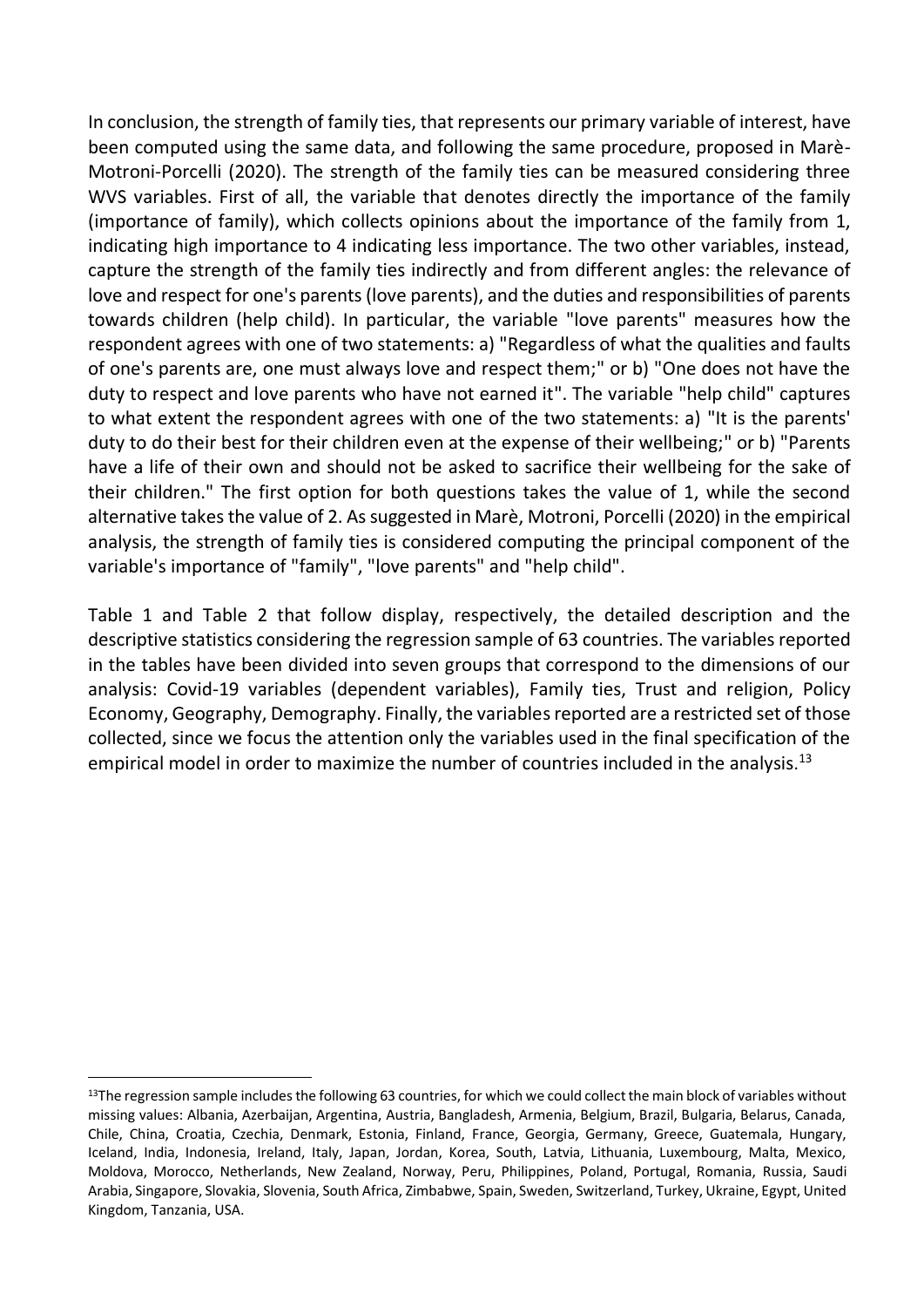| Table 1. Description, source, and availability of variables |  |  |
|-------------------------------------------------------------|--|--|
|-------------------------------------------------------------|--|--|

| <b>Variables</b>                 | <b>Source</b>                                                                                                      |                                               |  |  |  |  |  |
|----------------------------------|--------------------------------------------------------------------------------------------------------------------|-----------------------------------------------|--|--|--|--|--|
|                                  | Covid-19 variables (dependent variables)                                                                           |                                               |  |  |  |  |  |
| Covid cases per<br>10000 inhab.  | Number of registered cases per capita since January 22 up to September 12<br>per 10000 inhabitants (daily average) |                                               |  |  |  |  |  |
| Covid deaths per<br>10000 inhab. | Number of deaths registered since January 22 up to September 14 per<br>10000 inhabitants (daily average)           | COVID-19 Data                                 |  |  |  |  |  |
| Covid death<br>ratio %           | % of deaths over registered cases since January 22 up to September 14<br>(daily average)                           | Repository Johns<br><b>Hopkins University</b> |  |  |  |  |  |
| Covid recovery<br>ratio %        | % of recovered over registered cases since January 22 up to September 14<br>(daily average)                        |                                               |  |  |  |  |  |
| <b>Family ties</b>               |                                                                                                                    |                                               |  |  |  |  |  |
| Principal<br>component           | Principal component among "family," "loveparents", and "helpchild"                                                 |                                               |  |  |  |  |  |
| Importance of<br>family          | "how important is family in your life" (1=very important, 4=not at all<br>important)                               | <b>World Values</b><br>Survey and             |  |  |  |  |  |
| Love parents                     | "love and respect parents" (1=agree, 2=disagree)                                                                   | <b>European Values</b><br>Study               |  |  |  |  |  |
| Help child                       | "parents should sacrifice own wellbeing for their children" (1=agree,<br>2=disagree)                               |                                               |  |  |  |  |  |
| <b>Trust and religion</b>        |                                                                                                                    |                                               |  |  |  |  |  |
| Religious person                 | "how important is religion in your life" (1=very important, 4=not at all<br>important)                             |                                               |  |  |  |  |  |
| Trust church                     | "are you a religious person" (1=religious person, 3=convinced atheist)                                             | <b>World Values</b><br>Survey and             |  |  |  |  |  |
| Trust people                     | "how much confidence do you have in church" (1=a great deal, 4=none at<br>all)                                     | <b>European Values</b><br>Study               |  |  |  |  |  |
| Rule of law                      | "people can be trusted" (1=agree, 2=disagree)                                                                      |                                               |  |  |  |  |  |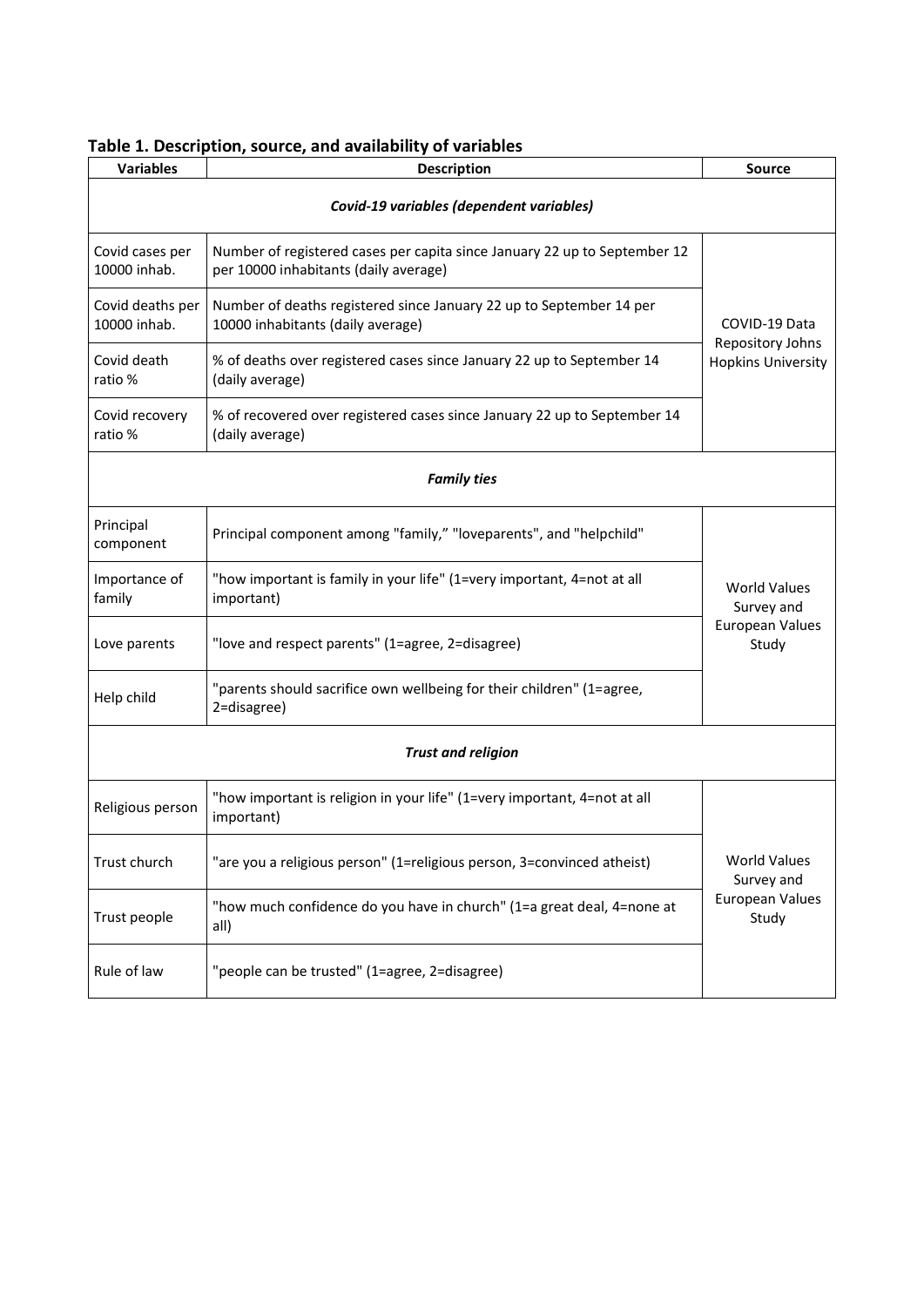| <b>Variables</b>                          | <b>Description</b>                                                                                                                                                                                                                                                                                                                                                                                                   | <b>Source</b>                       |  |  |  |  |  |  |
|-------------------------------------------|----------------------------------------------------------------------------------------------------------------------------------------------------------------------------------------------------------------------------------------------------------------------------------------------------------------------------------------------------------------------------------------------------------------------|-------------------------------------|--|--|--|--|--|--|
| <b>Policy</b>                             |                                                                                                                                                                                                                                                                                                                                                                                                                      |                                     |  |  |  |  |  |  |
| <b>COVID</b> measures<br>stringency index | Composite indicator measuring the policy response of the governments to<br>the spread of the COVID-19 outbreak over nine dimensions (school closures;<br>workplace closures; cancellation of public events; restrictions on public<br>gatherings; closures of public transport; stay-at-home requirements; public<br>information campaigns; restrictions on internal movements; and<br>international travel controls |                                     |  |  |  |  |  |  |
|                                           | <b>Economy</b>                                                                                                                                                                                                                                                                                                                                                                                                       |                                     |  |  |  |  |  |  |
| GDP                                       | GDP per capita Purchasing Power Parity (average 2008-2018)                                                                                                                                                                                                                                                                                                                                                           |                                     |  |  |  |  |  |  |
| Human<br>development<br>index             | Composite index that measures key dimensions of human development: life<br>expectancy, literacy, educational enrolment and per capita GDP (year 2015)                                                                                                                                                                                                                                                                | Our World in Data<br>and The Global |  |  |  |  |  |  |
| Health<br>expenditure %<br>GDP            | Health spending (% of GDP) (average 2008-2018)                                                                                                                                                                                                                                                                                                                                                                       | Economy<br>repository               |  |  |  |  |  |  |
| No. of beds per<br>1000 inhab.            |                                                                                                                                                                                                                                                                                                                                                                                                                      |                                     |  |  |  |  |  |  |
|                                           | Geography                                                                                                                                                                                                                                                                                                                                                                                                            |                                     |  |  |  |  |  |  |
| Latitude                                  | Distance from the equator                                                                                                                                                                                                                                                                                                                                                                                            | COVID-19 Data                       |  |  |  |  |  |  |
| North<br>hemisphere                       | Dummy = $1$ if the country is in the north hemisphere                                                                                                                                                                                                                                                                                                                                                                | Repository                          |  |  |  |  |  |  |
| Demograpny                                |                                                                                                                                                                                                                                                                                                                                                                                                                      |                                     |  |  |  |  |  |  |
| Age (median)                              | year 2015                                                                                                                                                                                                                                                                                                                                                                                                            |                                     |  |  |  |  |  |  |
| Life expectancy<br>in years               | Life expectancy in years (average 2008-2018)                                                                                                                                                                                                                                                                                                                                                                         | Our World in Data<br>and The Global |  |  |  |  |  |  |
| <b>Diabetes</b><br>prevalence             | Percentage of people ages 20-79 who have type 1 or type 2 diabetes (year<br>2017)                                                                                                                                                                                                                                                                                                                                    | Economy<br>repository               |  |  |  |  |  |  |
| Cardiovasc<br>death rate                  | Number of deaths of cardiovascular disease per 100,000 individuals (year<br>2017)                                                                                                                                                                                                                                                                                                                                    |                                     |  |  |  |  |  |  |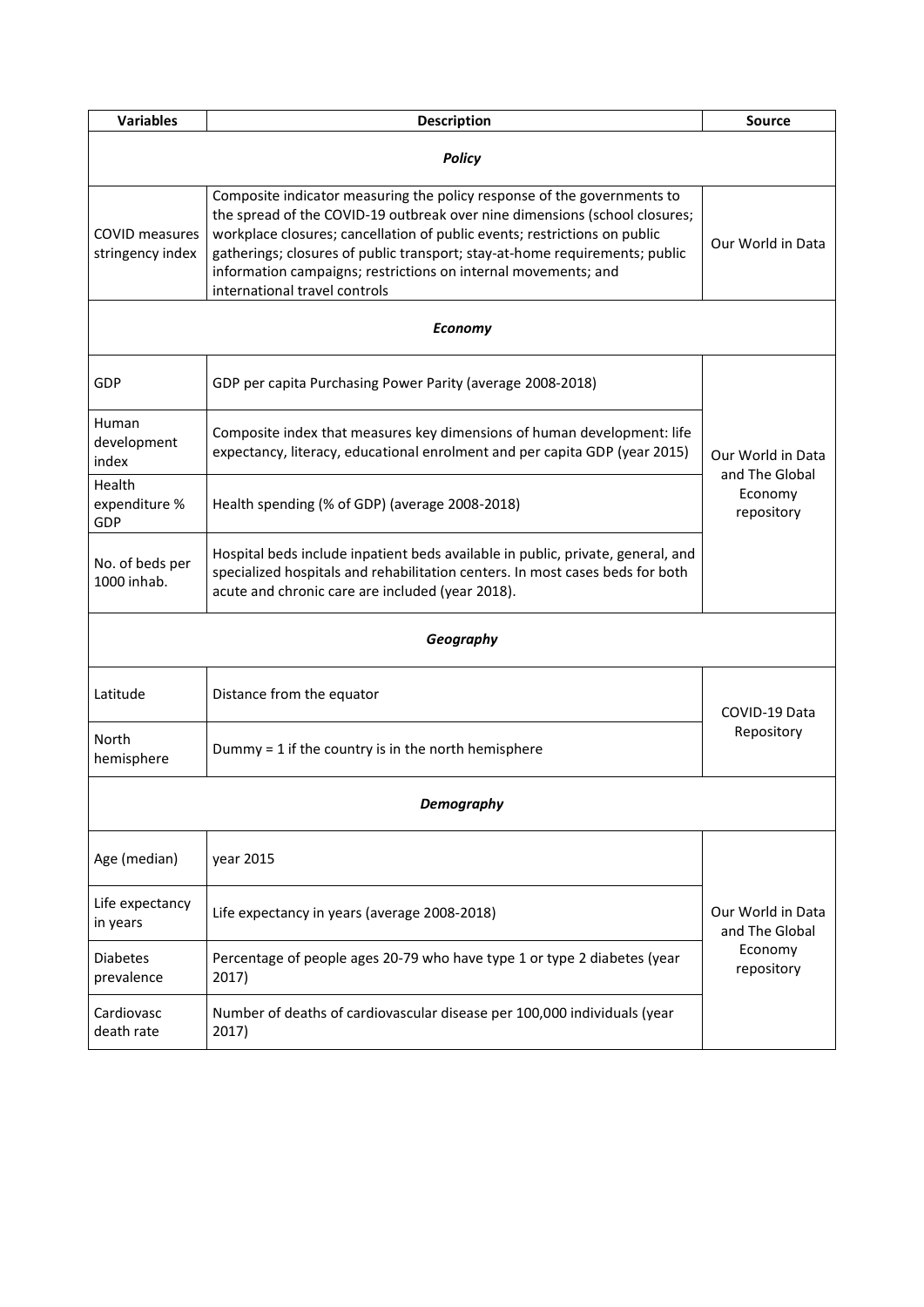| Table 2. Descriptive statistics (regression sample)* |  |  |
|------------------------------------------------------|--|--|
|                                                      |  |  |

| <b>Variables</b>                         | Obs.                      | Mean    | Std. Dev. | Min       | Max     |  |  |  |  |  |  |
|------------------------------------------|---------------------------|---------|-----------|-----------|---------|--|--|--|--|--|--|
| Covid-19 variables (dependent variables) |                           |         |           |           |         |  |  |  |  |  |  |
| Covid cases per 10000 inhab.             | 63                        | 19.8683 | 19.5229   | 0.0640    | 85.3092 |  |  |  |  |  |  |
| Covid deaths per 10000 inhab.            | 63                        | 0.8906  | 1.2172    | 0.0026    | 5.4686  |  |  |  |  |  |  |
| Covid death ratio %                      | 63                        | 4.2134  | 3.5307    | 0.0607    | 14.2558 |  |  |  |  |  |  |
| Covid recovery ratio %                   | 63                        | 63.4387 | 20.7174   | 0.0000    | 88.6117 |  |  |  |  |  |  |
|                                          | <b>Family ties</b>        |         |           |           |         |  |  |  |  |  |  |
| Principal component                      | 63                        | 0.3542  | 0.9955    | $-2.1650$ | 1.9461  |  |  |  |  |  |  |
| Importance of family                     | 63                        | 1.2954  | 0.1718    | 1.0549    | 1.8619  |  |  |  |  |  |  |
| Love parents                             | 63                        | 1.1337  | 0.0879    | 1.0158    | 1.4212  |  |  |  |  |  |  |
| Help child                               | 63                        | 1.2206  | 0.1688    | 1.0270    | 1.7321  |  |  |  |  |  |  |
|                                          | <b>Trust and religion</b> |         |           |           |         |  |  |  |  |  |  |
| Religious person                         | 62                        | 1.3502  | 0.2471    | 1.0297    | 1.9614  |  |  |  |  |  |  |
| <b>Trust church</b>                      | 62                        | 2.1904  | 0.5278    | 1.1151    | 3.3897  |  |  |  |  |  |  |
| Trust people                             | 63                        | 1.6971  | 0.1719    | 1.2396    | 1.9358  |  |  |  |  |  |  |
| Rule of law                              | 63                        | 0.5659  | 0.9958    | $-1.5645$ | 1.9964  |  |  |  |  |  |  |
|                                          | Policy                    |         |           |           |         |  |  |  |  |  |  |
| COVID measures stringency index          | 63                        | 51.88   | 19.84     | 0.00      | 92.67   |  |  |  |  |  |  |
|                                          | Economy                   |         |           |           |         |  |  |  |  |  |  |
| GDP                                      | 63                        | 27385   | 18760     | 2268      | 93007   |  |  |  |  |  |  |
| Human development index                  | 61                        | 0.822   | 0.104     | 0.535     | 0.953   |  |  |  |  |  |  |
| Health expenditure % GDP                 | 62                        | 6.111   | 4.160     | 0.862     | 16.928  |  |  |  |  |  |  |
| No. of beds per 1000 inhab.              | 61                        | 4.232   | 2.794     | 0.530     | 13.050  |  |  |  |  |  |  |
|                                          | Geography                 |         |           |           |         |  |  |  |  |  |  |
| Latitude                                 | 63                        | 38.4167 | 16.0184   | 0.7893    | 64.9631 |  |  |  |  |  |  |
| North hemisphere                         | 63                        | 0.8571  | 0.3527    | 0.0000    | 1.0000  |  |  |  |  |  |  |
| Demography                               |                           |         |           |           |         |  |  |  |  |  |  |
| Age (median)                             | 61                        | 37.69   | 7.48      | 17.70     | 48.20   |  |  |  |  |  |  |
| Life expectancy in years                 | 63                        | 76.15   | 5.79      | 54.95     | 83.28   |  |  |  |  |  |  |
| Diabetes prevalence                      | 61                        | 7.1     | 2.9       | 1.8       | 17.7    |  |  |  |  |  |  |
| Cardiovasc death rate                    | 61                        | 231.3   | 130.0     | 79.4      | 559.8   |  |  |  |  |  |  |

 *(\*) The number of observations is restricted to countries with no missing values in all variables.* 

# **5 The empirical model and the econometric results**

Figure 1 and 2 reports a preliminary view of the main variables of our analysis. In particular, figure 1 shows the intensity of the Covid-19 outbreak across the 63 countries included in our analysis. In the cartograms, we report the number of cases and deaths per capita together with the death and recovery ratios, all in terms of daily average over the 235 days covered in the dataset. Figure 2 report, for the same number of countries, the intensity of the family ties measured with our three variables: help-child, the importance of the family, love-parents and the principal component constructed over the three variables.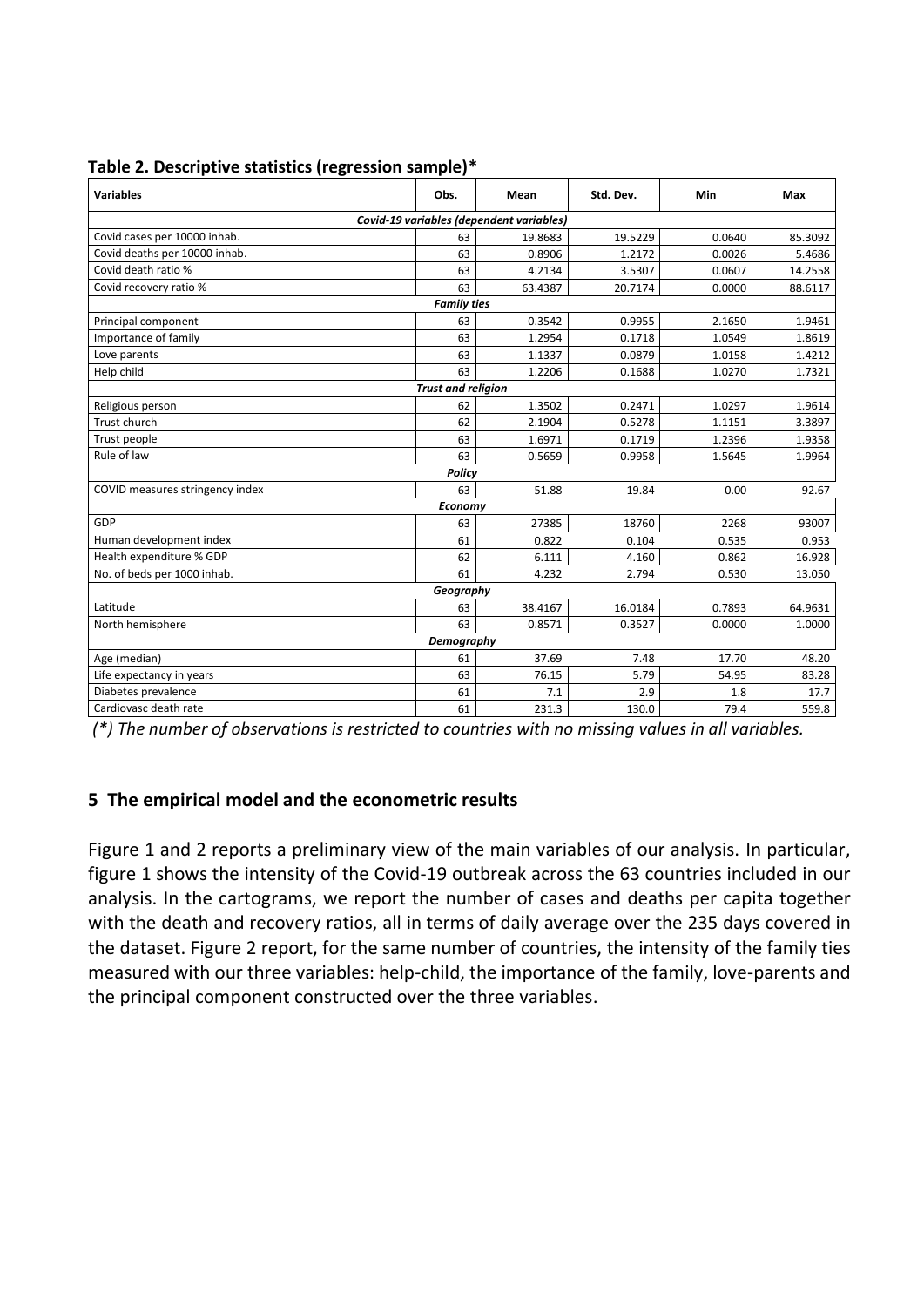

# Figure 1 – Covid-19 outbreak data for the 63 countries included in the analysis





Notes: original variables have been standardized and reversed to show a positive polarity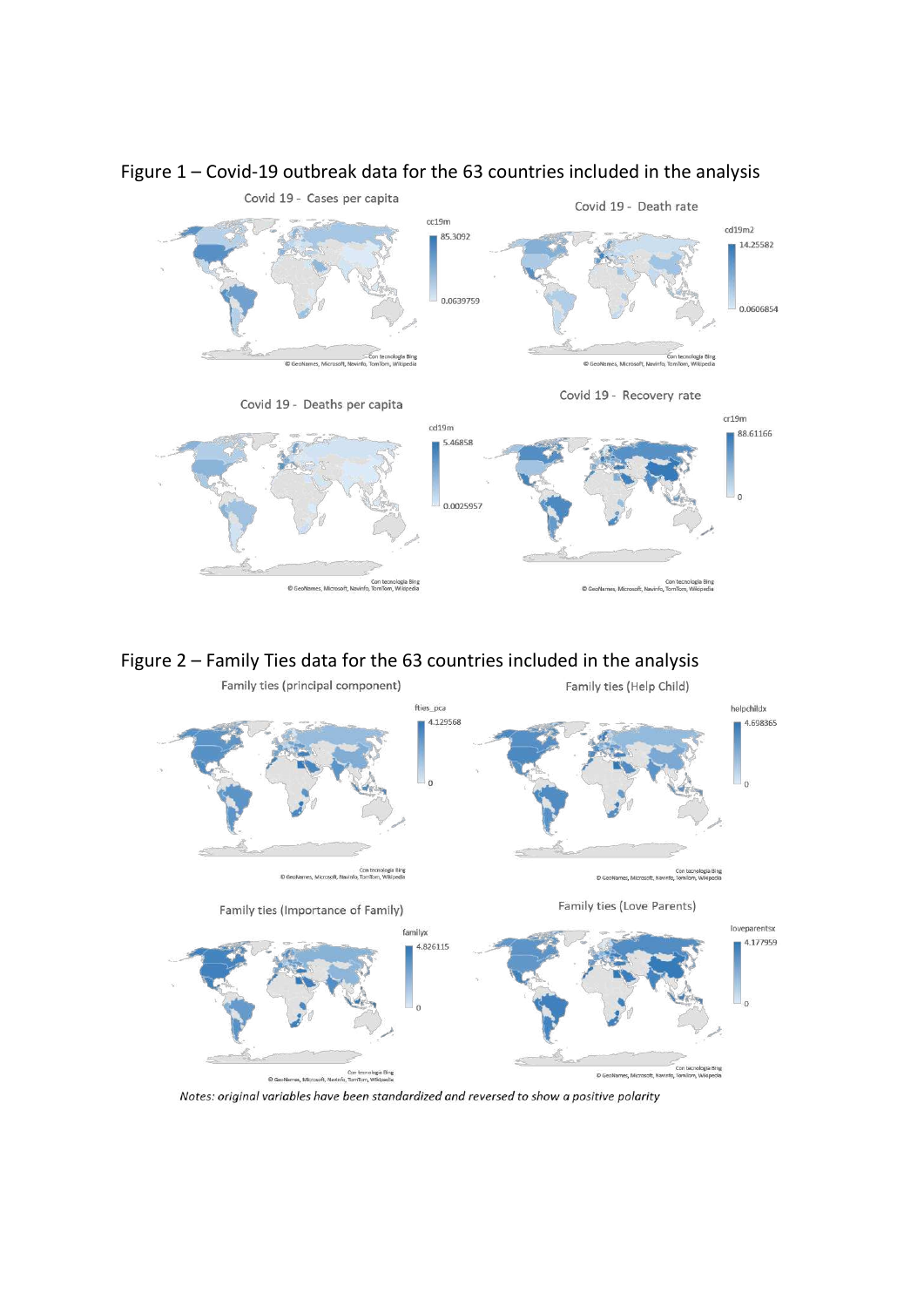The analysis of the raw data shows a clear nonlinear relationship between the strength of family ties and the impact of the COVID-19 outbreak. In particular, Figures 3, 4 and 5 show a set of scatterplots where, on the horizontal axis, we measure the intensity of the family ties in terms of the principal component and in terms of the original three variables, instead, on the vertical axis we report our dependent variables: the number of COVID-19 cases per 10000 inhabitants, the death rate and the recovery rate.

Clearly, in Figure 3 we observe a quadratic relationship between the strength of the family ties and the number of Covid-19 cases per 10,000 inhabitants. This preliminary evidence shows that the intensity of the family ties may play an essential role in the transmission of the virus, suggesting that where the importance of the family is substantial, the probability of contagious becomes higher. However, when we decompose the overall effect measured through the principal component into the three original variables, we obtain further interesting evidence. It seems that the attitude of parents towards the wellbeing for their children (the variable help-child), together with the variable that captures the importance of the family, are the elements of the family ties that correlate positively with the contagion. Instead, the respect toward parents (the variable love-parents) seems to be a component of the family ties which negatively correlates with the diffusion of Covid-19, leading to the final quadratic relationship between the overall family ties strength and the spread of the virus.

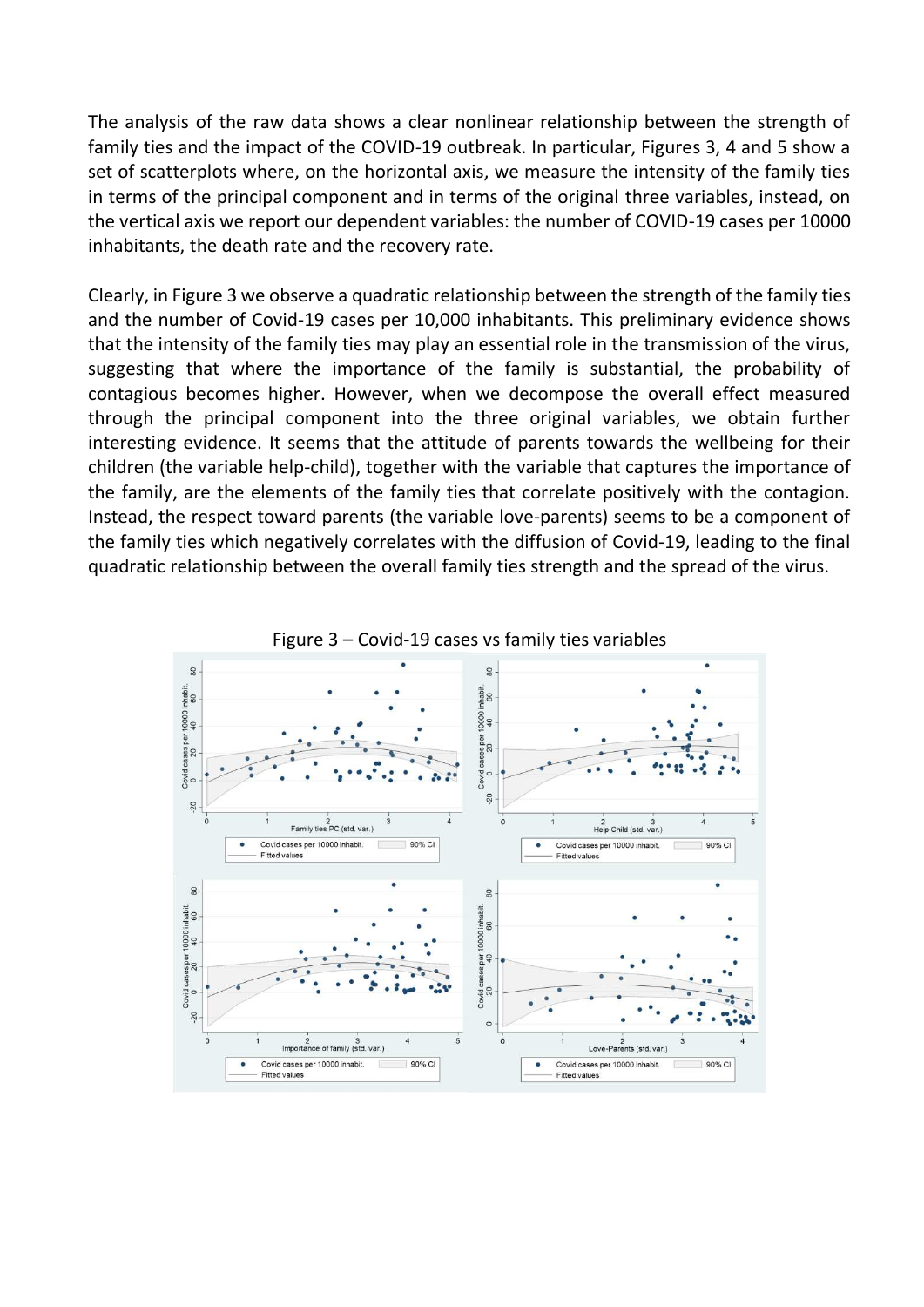



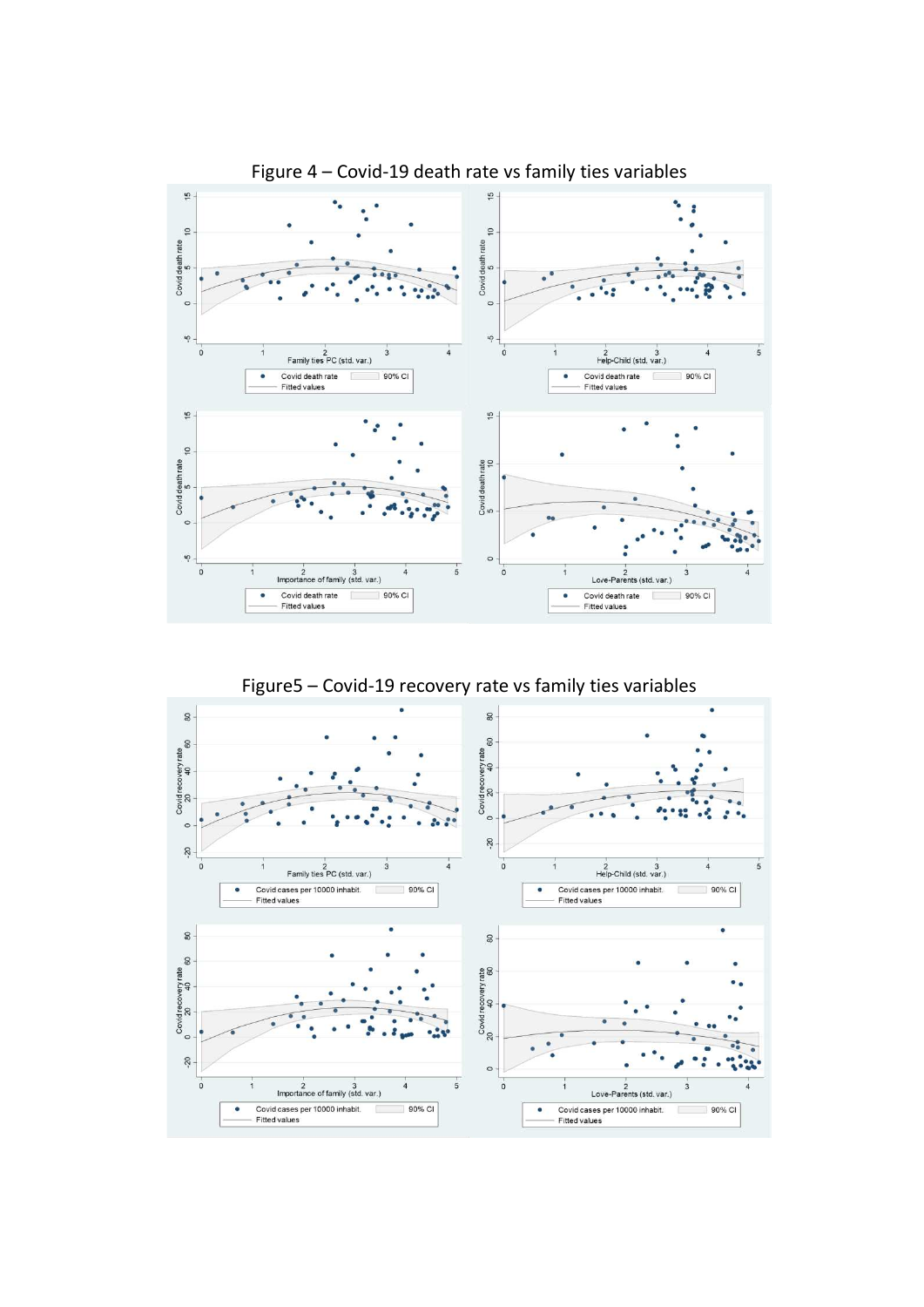Figures 4, instead, visualizes the relationship between family ties variables and the death rate providing a very similar pattern to the one concerning the number of cases. Finally figure 5 reports the relationship between family ties variables and the recovery rate, in this case, the pattern of the relationship is inverted as expected.

To obtain a more robust analysis of the relationship existing between the strength of the family ties and the intensity of the virus diffusion, we specify the following linear model:

$$
Y_i = \beta_0 + \beta_1 F_i + \beta_2 F_i^2 + \beta_3' \mathbf{T}_i + \beta_4 P_i + \beta_5' \mathbf{E}_i + \beta_6' \mathbf{G}_i + \beta_7' \mathbf{D}_i + \varepsilon_i \tag{1}
$$

where

- $Y_i$  measures the intensity of the COVID-19 outbreak in terms of number of cases, number of deaths, death rate and recovery rate, these variables have been considered in terms of daily averages over the 235 days period covered in the dataset;
- $\bullet$   $F_i$  measures the strength of the family ties in terms of the principal component of the three original variables *(family, help child and love parents as reported)* and enter into the model with a quadratic structure;
- $T_i$  is a matrix of social capital variables, including trust, religious beliefs and rule of law.
- $P_i$  is the Government Stringency Index measuring the policy response of the governments over nine dimensions *(school closures; workplace closures; cancellation of public events; restrictions on public gatherings; closures of public transport; stay-athome requirements; public information campaigns; restrictions on internal movements; and international travel controls)*
- $E_i$  is a matrix of economic variables, including GPD, Human development index, Health expenditure, no. of hospital beds per capita;
- $\bm{G}_i$  is a matrix of geographic characteristics, including latitude and hemisphere;
- $\bm{D}_i$  is a matrix of demographic characteristics, including median age, life expectancy and health status.
- $\cdot$   $\varepsilon_i$  is the stochastic component of the model.

The coefficients have been estimated through the OLS estimator using robust standard errors to correct for heteroscedasticity, in the regression analysis, all variables have been standardized (with mean 0 and standard deviation 1) in order to make the results of the point estimates comparable across the betas and to identify, at the same time, what are the variables that exert the most substantial impact.

Our estimate is based on a cross-section approach. One may ask whether a panel structure may produce better results. Some authors use a day-by-day approach data on virus cases and deaths, from the beginning of March to the end of May (see for example Bartscher et al. (2020) that use regressions with the daily log cumulative Covid-19 cases on a measure of social capital and some daily fixed effects). We are not fully persuaded of the usefulness of such approach, since putting together daily data with variables with small variability across time may increase the number of observations but not to add much significance to the coefficients' econometric estimates. However, as a robustness check – see table A1 in the appendix – we have specified the same model as a daily panel without averaging the dependent variables. In this case, the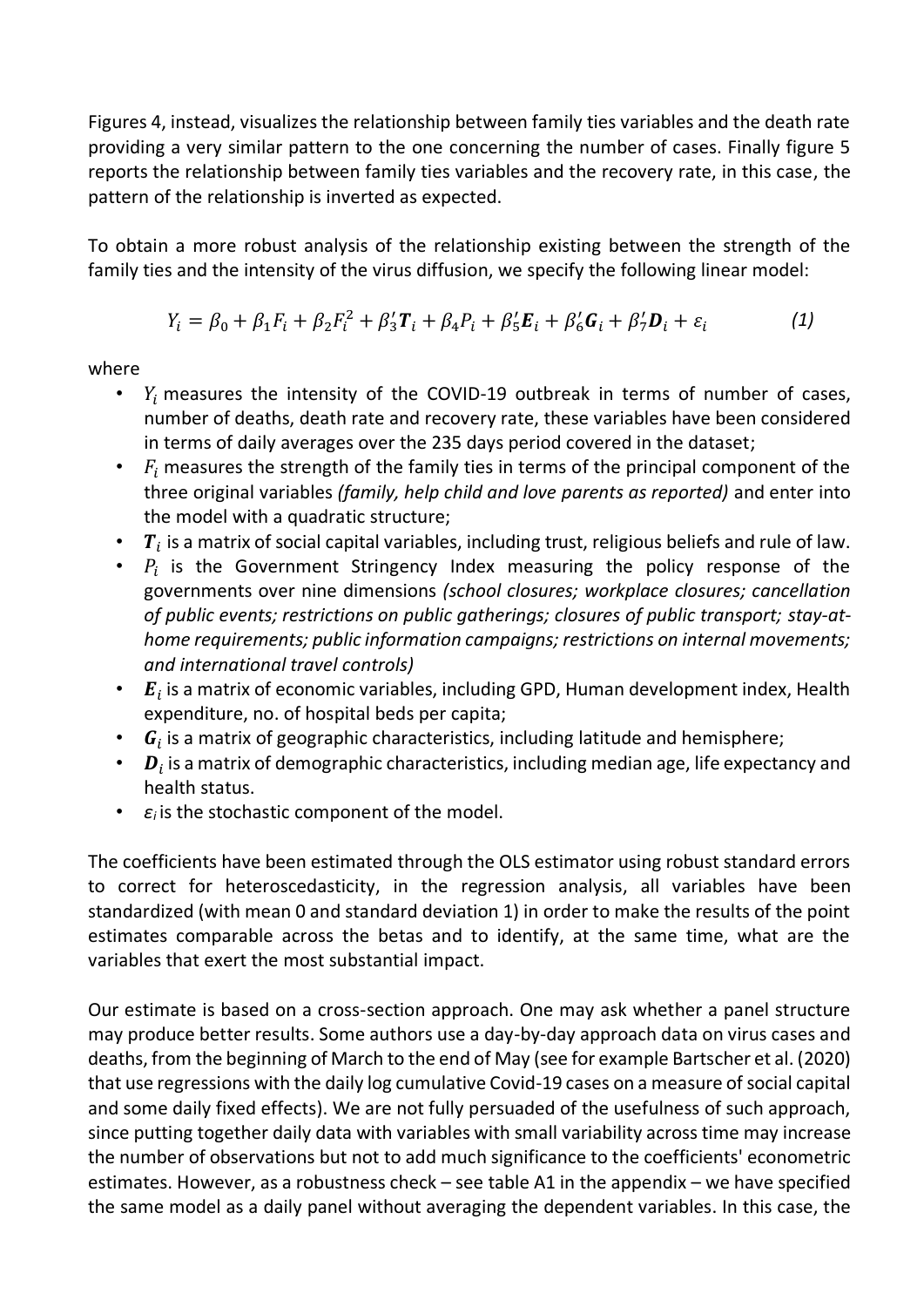coefficients have been estimated using a Feasible GLS estimator, leading to a set of results statistically identical to the one obtained with the cross-sectional approach.

The results of the point estimates of the relationship between family ties and covid-19 cases, based on our cross-sectional approach, are reported in Table 3, where each column corresponds to a different specification of the model. In column 1) we consider the full model, in columns form 2) to 9) we consider separately the other groups of variables included in the final specification.

|                                               | (1)             | (2)           | (3)       | (4)       | (5)                        | (6)           | (7)      | (8)     | (9)     |
|-----------------------------------------------|-----------------|---------------|-----------|-----------|----------------------------|---------------|----------|---------|---------|
|                                               |                 |               |           |           | Y = Covid cases per capita |               |          |         |         |
| <b>Famility ties PC</b>                       | 0.454           | 0.756         |           |           |                            |               |          |         |         |
|                                               | $[0.046]$ **    | $[0.001]$ *** |           |           |                            |               |          |         |         |
| <b>Famility ties PC square</b>                | $-0.0997$       | $-0.157$      |           |           |                            |               |          |         |         |
|                                               | [0.204]         | $[0.003]***$  |           |           |                            |               |          |         |         |
| <b>Religious person</b>                       | $-0.62$         |               | 0.142     |           |                            |               |          |         |         |
|                                               | $[0.041]$ **    |               | [0.529]   |           |                            |               |          |         |         |
| <b>Trust church</b>                           | 0.585           |               | $-0.0830$ |           |                            |               |          |         |         |
|                                               | $[0.010]^{***}$ |               | [0.719]   |           |                            |               |          |         |         |
| <b>Trust people</b>                           | $-0.406$        |               | $-0.0692$ |           |                            |               |          |         |         |
|                                               | $[0.003]$ ***   |               | [0.613]   |           |                            |               |          |         |         |
| <b>Rule of law index</b>                      | $-0.500$        |               | 0.219     |           |                            |               |          |         |         |
|                                               | $[0.083]$ *     |               | [0.174]   |           |                            |               |          |         |         |
| COVID measures stringency index               | $-0.109$        |               |           | $-0.0457$ |                            |               |          |         |         |
|                                               | [0.513]         |               |           | [0.654]   |                            |               |          |         |         |
| <b>GDP per capita Purchasing Power Parity</b> | 0.485           |               |           |           | 0.364                      |               |          |         |         |
|                                               | $[0.000]$ ***   |               |           |           | $[0.027]^{**}$             |               |          |         |         |
| Human development index                       | 0.267           |               |           |           | $-0.0953$                  |               |          |         |         |
|                                               | [0.300]         |               |           |           | [0.456]                    |               |          |         |         |
| <b>Health spending % GDP</b>                  | 0.244           |               |           |           |                            | 0.168         |          |         |         |
|                                               | $[0.085]$ *     |               |           |           |                            | $[0.009]$ *** |          |         |         |
| No. of beds per 1000 inhab.                   | $-0.174$        |               |           |           |                            | $-0.119$      |          |         |         |
|                                               | $[0.084]$ *     |               |           |           |                            | [0.146]       |          |         |         |
| Latitude                                      | 0.0366          |               |           |           |                            |               | 0.0558   |         |         |
|                                               | [0.770]         |               |           |           |                            |               | [0.604]  |         |         |
| North hemisphere                              | $-0.734$        |               |           |           |                            |               | $-0.443$ |         |         |
|                                               | [0.223]         |               |           |           |                            |               | [0.279]  |         |         |
| Median age in years                           | $-0.163$        |               |           |           |                            |               |          | 0.0332  |         |
|                                               | [0.371]         |               |           |           |                            |               |          | [0.658] |         |
| Life expectancy in years                      | 0.346           |               |           |           |                            |               |          |         | 0.0755  |
|                                               | [0.357]         |               |           |           |                            |               |          |         | [0.532] |
| Constant                                      | 0.066           | $-0.623$      | 0.00385   | 0.129     | $-0.0289$                  | 0.0148        | 0.466    | 0.119   | 0.0761  |
|                                               | [0.887]         | $[0.001]$ *** | [0.973]   | [0.153]   | [0.814]                    | [0.879]       | [0.215]  | [0.193] | [0.501] |
| <b>Observations</b>                           | 61              | 63            | 62        | 63        | 61                         | 61            | 63       | 61      | 61      |
| R-squared                                     | 0.475           | 0.069         | 0.065     | 0.004     | 0.133                      | 0.112         | 0.041    | 0.002   | 0.111   |

#### **Table 3. OLS point estimates of the impact of family ties on COVID-19 cases per capita**

*Notes: all variables are standardized, p-values in brackets , robust standard errors, \* p<0.10, \*\* p<0.05, \*\*\* p<0.01"*

As shown in column 1) and 2) of Table 3, family ties exert a strong quadratic impact on the number of COIVD-19 cases as also reported in visual terms in Figure 3. Moreover, also other variables present a strong correlation with the number of COVID-19 cases leading to an R2 index of 47%.

As reported in table 3, we have very interesting evidence stemming from social capital variables: trust in other people and religiosity are negatively correlated with the number of cases, instead trust in the church shows a positive correlation. The role of religion in shaping and affecting trust and public morale has attracted many scholars and researches in the last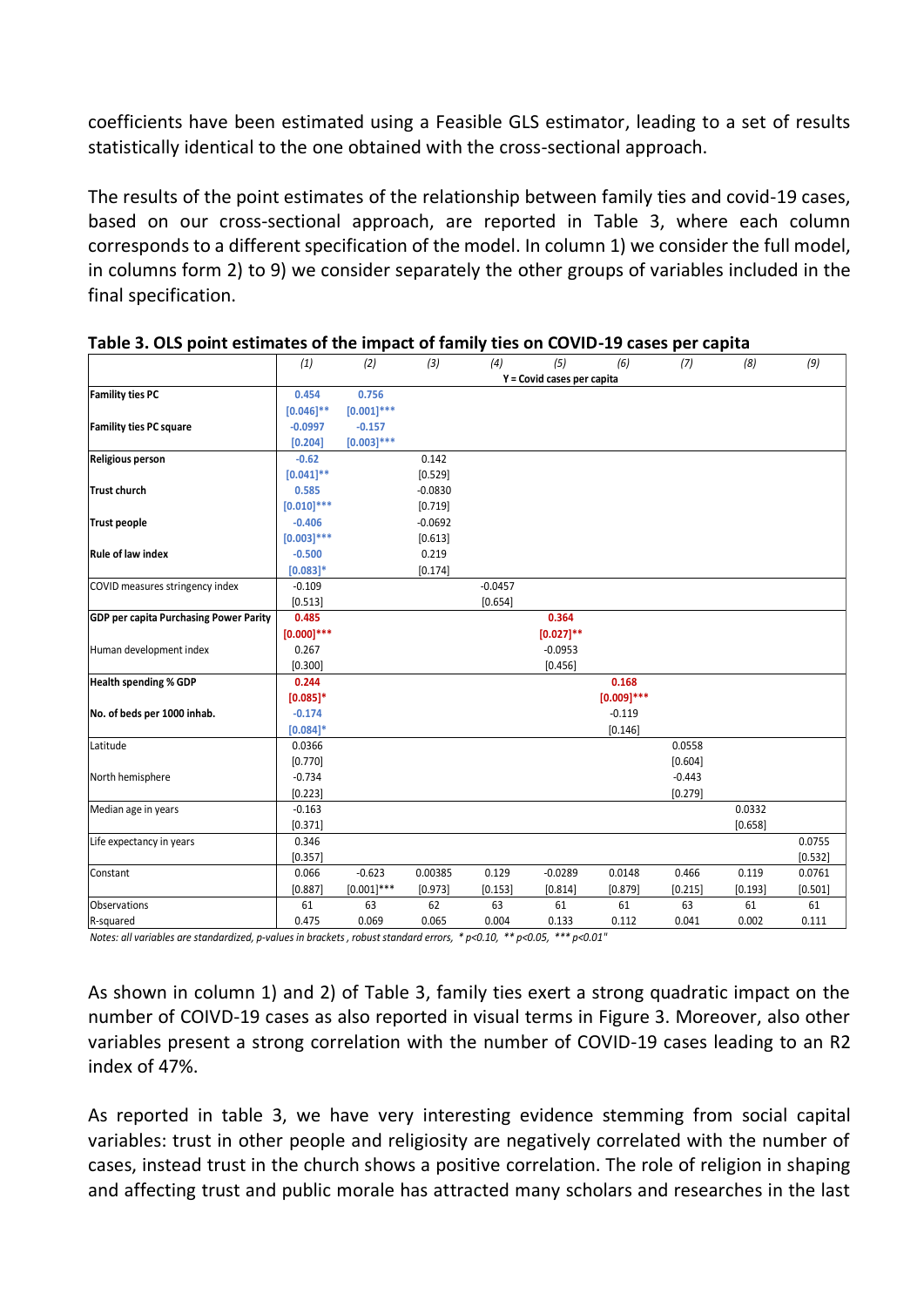year (see among others Torgler 2006). The conclusions are in general not clear and unambiguous and the effect of religion on trust and the sense of civicness is not well-defined. We have some evidence that people who declare themselves as a very religious people then tend to obey to the rules of law and belief in common value, showing a high degree of trust and social capital; otherwise, there are other estimates where the belief in church and God tend to negatively affect the trust and public morale. In our case, following the recent work of McCleary and Barro (2019), we may presume that the degree of religiosity may have encouraged more compliant behaviour with social distancing and measures of physical limitation – wearing masks, keeping distance with other people and so on. We think that "religious beliefs motivate people to be productive, through inculcated values such as diligence, integrity and thrift. […] Religious beliefs – not per se participation in organized religion and personal prayer  $-$  are important guiding mechanisms fer economic behavior"<sup>14</sup>.

On the other side, it is not clear how to explain why "trust in the church" has positively affected the number of cases – one simple hypothesis is that these people have resulted in increased attendance of churches and religious functions – and for that reason a bigger chances to be infected. As shown by McCleary and Barro (2019), is the moral values component of religious beliefs which in the end matters: religiosity implies dedication to work, thrift, honesty, and thrustworthiness and therefore, a higher chance to respect order and the rules of law – the rules set by governments during the pandemic.

The fight of the pandemic has been conducted, especially in the surge phase, through the adoption of the lockdowns and/or measures to limit the movements of people to the maximum extent possible. Both measures imply an extreme restriction of personal freedom, and for being successful, they need people to obey the rule of law strictly. It is reasonable to assume that a high attitude towards the respect of the rule of law and a high level of trust on the government and on other people have a positive impact in curbing the outbreak of the Coronavirus pandemic. In general, the assumption is confirmed with the various dependent variables, however, the magnitude of the effect is not very meaningful. Interestingly, the variable rule of law exhibits an opposite (negative) sign than family ties (positive sign, linear model), indirectly confirming the role of the family ties in the spreading of the virus.

Moreover, table 3, shows that GDP and health expenditure exhibit a robust positive correlation which was quite surprising at first sight. *Prima facie*, one should expect lower virus transmission in countries with higher GDP and higher health expenditure, which should imply a better and more efficient health system. One initial possible explanation is that this result is an effect of the efficiency of data collection. More developed countries were able to detect more cases than poorer ones. The number of swabs is positively correlated with the level of a country's health system. It is plausible therefore to assume that the more advanced countries have been able to discover, detect and therefore register, a greater number of cases. As a result, the number of deaths to be linked to the virus also becomes greater. The nonsignificance of the coefficient of health expenditure variable in regressions with the mortality

<sup>&</sup>lt;sup>14</sup> See on this the analisys of the role of religion on moral values, trust and economic behavior made by McCleary and Barro (2019) (pag. 5).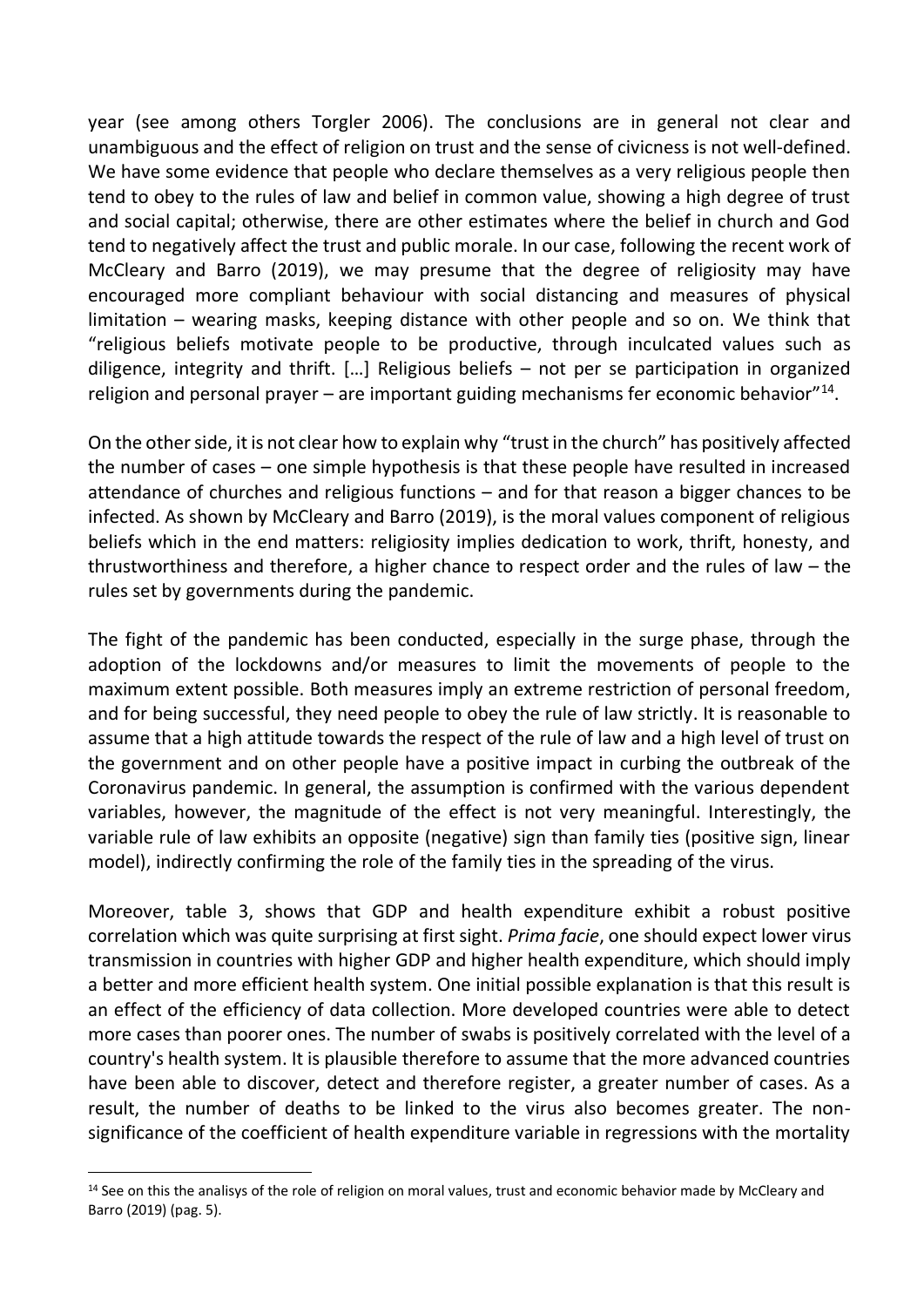and recovery rate can be seen as a confirmation of this hypothesis. The more advanced countries were able to detect more cases, but, also due to the lack of knowledge on COVID-19, they have not shown a greater ability to treat it. Another possible plausible explanation could be that most of the infections have originated in nursing homes and hospitals, which are more widespread in more developed countries which have historically greater investments in healthcare, a larger public health expenditure, and a more developed and efficient health system.

In table 4 we report the results of the same model specified with the three variables used to measure the strength of family ties in substitution of the principal component. The econometric analysis shows that the attitude of parents towards the wellbeing for their children (the variable help-child) is the family ties component that mainly generates a positive impact on the spread of covid-109. Therefore, we confirm the graphical analysis provided in figure 3.

|                                                                     | (1)<br>(2)                 |               |  |  |
|---------------------------------------------------------------------|----------------------------|---------------|--|--|
|                                                                     | Y = Covid cases per capita |               |  |  |
| <b>Help Child</b>                                                   | 0.224                      | 0.209         |  |  |
|                                                                     | $[0.085]^{*}$              | $[0.007]$ *** |  |  |
| Importance of family                                                | $-0.103$                   | $-0.0377$     |  |  |
|                                                                     | [0.360]                    | [0.629]       |  |  |
| Love Parents                                                        | 0.0209                     | $-0.124$      |  |  |
|                                                                     | [0.896]                    | $[0.098]$ *   |  |  |
| <b>Religious person</b>                                             | $-0.628$                   |               |  |  |
|                                                                     | $[0.039]$ **               |               |  |  |
| <b>Trust church</b>                                                 | 0.555                      |               |  |  |
|                                                                     | $[0.027]$ **               |               |  |  |
| <b>Trust people</b>                                                 | $-0.326$                   |               |  |  |
|                                                                     | $[0.017]^{**}$             |               |  |  |
| <b>Rule of law index</b>                                            | $-0.472$                   |               |  |  |
|                                                                     | $[0.091]$ *                |               |  |  |
| COVID measures stringency index                                     | $-0.12$                    |               |  |  |
|                                                                     | [0.481]                    |               |  |  |
| <b>GDP per capita Purchasing Power Parity</b>                       | 0.538                      |               |  |  |
|                                                                     | $[0.000]$ ***              |               |  |  |
| Human development index                                             | 0.133                      |               |  |  |
|                                                                     | [0.625]                    |               |  |  |
| Health spending % GDP                                               | 0.206                      |               |  |  |
|                                                                     | [0.215]                    |               |  |  |
| No. of beds per 1000 inhab.                                         | $-0.0254$                  |               |  |  |
|                                                                     | [0.858]                    |               |  |  |
| Latitude                                                            | 0.0688                     |               |  |  |
|                                                                     | [0.589]                    |               |  |  |
| North hemisphere                                                    | $-0.884$                   |               |  |  |
|                                                                     | [0.101]                    |               |  |  |
| Median age in years                                                 | $-0.203$                   |               |  |  |
|                                                                     | [0.268]                    |               |  |  |
| Life expectancy in years                                            | 0.446                      |               |  |  |
|                                                                     | [0.257]                    |               |  |  |
| Constant                                                            | 0.0512                     | $-0.0558$     |  |  |
|                                                                     | [0.947]                    | [0.836]       |  |  |
| Observations                                                        | 61                         | 63            |  |  |
| R-squared                                                           | 0.496                      | 0.079         |  |  |
| Notes: all variables are standardized, p-values in brackets, robust |                            |               |  |  |
| standard errors, * p<0.10, ** p<0.05, *** p<0.01"                   |                            |               |  |  |
|                                                                     |                            |               |  |  |

#### **Table 4. OLS point estimates of the impact of family ties on COVID-19 cases per capita,**  segmentation of different family ties variables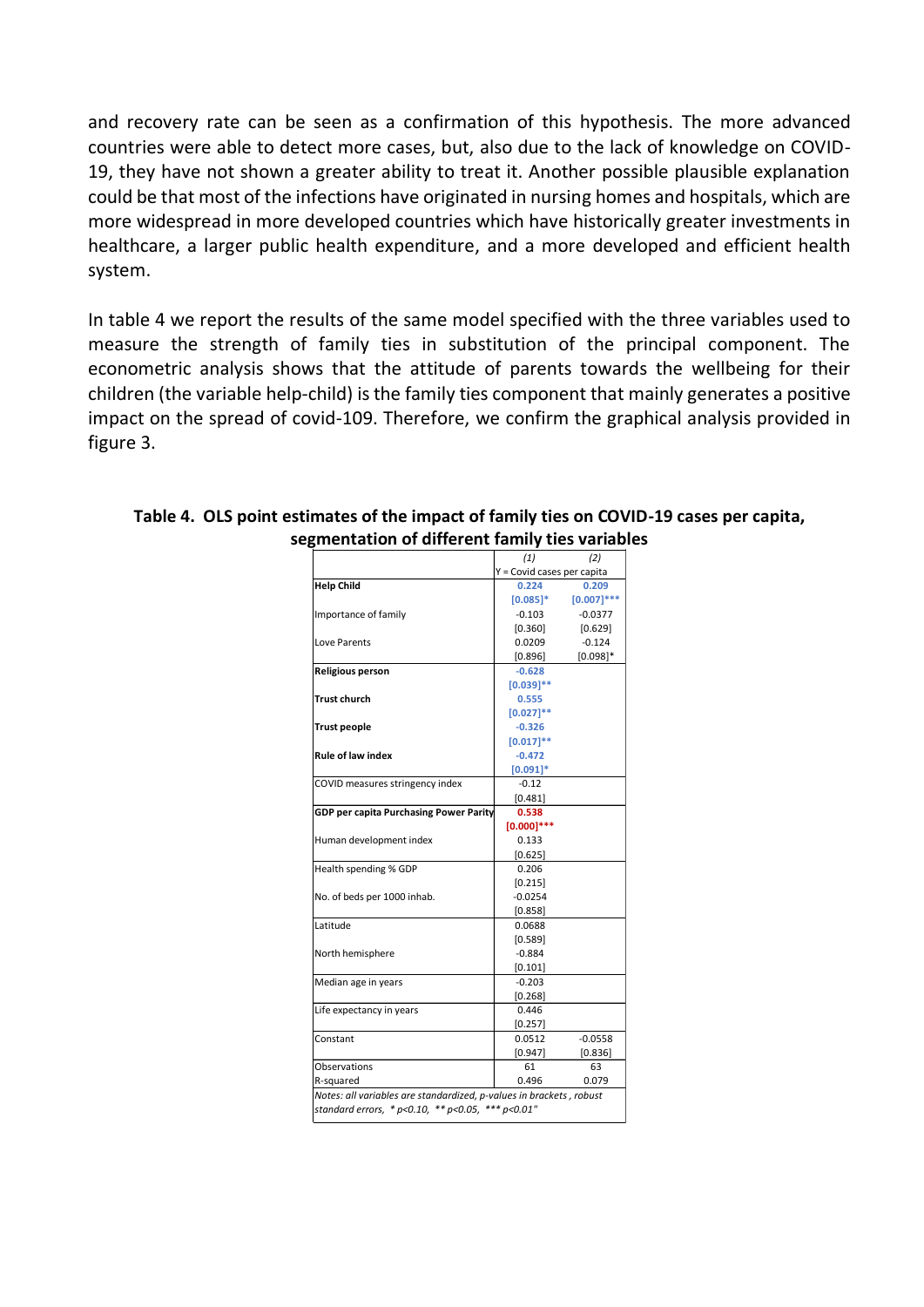In table 5, following the same structure of table 3, we report the results of the relationship between our variables and covid-19 death rate. Different evidence emerges now, the death rate is not correlated with family ties and social capital variables; what seems to matter now are structural and demographic variables. We observe a negative relationship with the number of hospital beds and life expectancy. Instead, a positive relationship emerges with the dummy "north hemisphere" and the median age and a negative relationship with the distance from the equator.

The empirical estimates highlight the crucial role of the age structure of various societies in the outbreak of Covid-19. It is reasonable to expect that where the share of those over 65 is higher, the Covid-19 cases and deaths increase. Finally, life expectancy exhibits a negative correlation with death rate meaning that in countries where people live longer the chance to recover is higher.

|                                        | (1)             | (2)          | (3)           | (4)          | (5)                           | (6)           | (7)          | (8)           | (9)            |
|----------------------------------------|-----------------|--------------|---------------|--------------|-------------------------------|---------------|--------------|---------------|----------------|
|                                        |                 |              |               |              | $Y = \text{Covid death rate}$ |               |              |               |                |
| Famility ties PC                       | 0.519           | 1.029        |               |              |                               |               |              |               |                |
|                                        | [0.282]         | $[0.017]$ ** |               |              |                               |               |              |               |                |
| Famility ties PC square                | $-0.0851$       | $-0.250$     |               |              |                               |               |              |               |                |
|                                        | [0.457]         | $[0.010]$ ** |               |              |                               |               |              |               |                |
| Religious person                       | $-0.0397$       |              | 0.599         |              |                               |               |              |               |                |
|                                        | [0.922]         |              | $[0.017]$ **  |              |                               |               |              |               |                |
| Trust church                           | $-0.51$         |              | $-0.864$      |              |                               |               |              |               |                |
|                                        | [0.226]         |              | $[0.003]$ *** |              |                               |               |              |               |                |
| Trust people                           | $-0.01$         |              | 0.0965        |              |                               |               |              |               |                |
|                                        | [0.952]         |              | [0.489]       |              |                               |               |              |               |                |
| Rule of law index                      | $-0.285$        |              | 0.0462        |              |                               |               |              |               |                |
|                                        | [0.433]         |              | [0.743]       |              |                               |               |              |               |                |
| COVID measures stringency index        | 0.041           |              |               | 0.101        |                               |               |              |               |                |
|                                        | [0.749]         |              |               | [0.270]      |                               |               |              |               |                |
| GDP per capita Purchasing Power Parity | $-0.216$        |              |               |              | $-0.00538$                    |               |              |               |                |
|                                        | [0.211]         |              |               |              | [0.980]                       |               |              |               |                |
| Human development index                | 0.698           |              |               |              | 0.322                         |               |              |               |                |
|                                        | $[0.085]^{*}$   |              |               |              | $[0.089]$ *                   |               |              |               |                |
| Health spending % GDP                  | 0.147           |              |               |              |                               | 0.329         |              |               |                |
|                                        | [0.396]         |              |               |              |                               | $[0.003]$ *** |              |               |                |
| No. of beds per 1000 inhab.            | $-0.535$        |              |               |              |                               | $-0.116$      |              |               |                |
|                                        | $[0.002]$ ***   |              |               |              |                               | [0.231]       |              |               |                |
| Latitude                               | $-0.658$        |              |               |              |                               |               | $-0.180$     |               |                |
|                                        | $[0.000]$ ***   |              |               |              |                               |               | [0.340]      |               |                |
| North hemisphere                       | 1.309           |              |               |              |                               |               | 0.649        |               |                |
|                                        | $[0.002]^{***}$ |              |               |              |                               |               | $[0.043]$ ** |               |                |
| Median age in years                    | 0.407           |              |               |              |                               |               |              | 0.293         |                |
|                                        | [0.314]         |              |               |              |                               |               |              | $[0.012]$ **  |                |
| Life expectancy in years               | $-0.772$        |              |               |              |                               |               |              |               | 0.268          |
|                                        | $[0.018]^{**}$  |              |               |              |                               |               |              |               | $[0.038]^{**}$ |
| Constant                               | $-0.326$        | $-0.419$     | 0.351         | 0.338        | 0.367                         | 0.161         | $-0.0780$    | 0.365         | 0.213          |
|                                        | [0.661]         | [0.241]      | $[0.019]$ **  | $[0.014]$ ** | $[0.024]$ **                  | [0.147]       | [0.322]      | $[0.008]$ *** | $[0.057]$ *    |
| Observations                           | 61              | 63           | 62            | 63           | 61                            | 61            | 63           | 61            | 61             |
| R-squared                              | 0.532           | 0.083        | 0.197         | 0.009        | 0.089                         | 0.158         | 0.043        | 0.076         | 0.173          |

**Table 5. OLS point estimates of the impact of family ties on COVID-19 death rate**

*Notes: all variables are standardized, p-values in brackets , robust standard errors, \* p<0.10, \*\* p<0.05, \*\*\* p<0.01"*

To conclude the set of empirical analysis, table 6 reports the results of the relationship estimated between our variables and covid-19 recovery rate. In line with the evidence emerged with the death rate analysis, social capital variables, and family ties exert a feeble impact on the recovery rate. Again, structural variables play the most important role here. We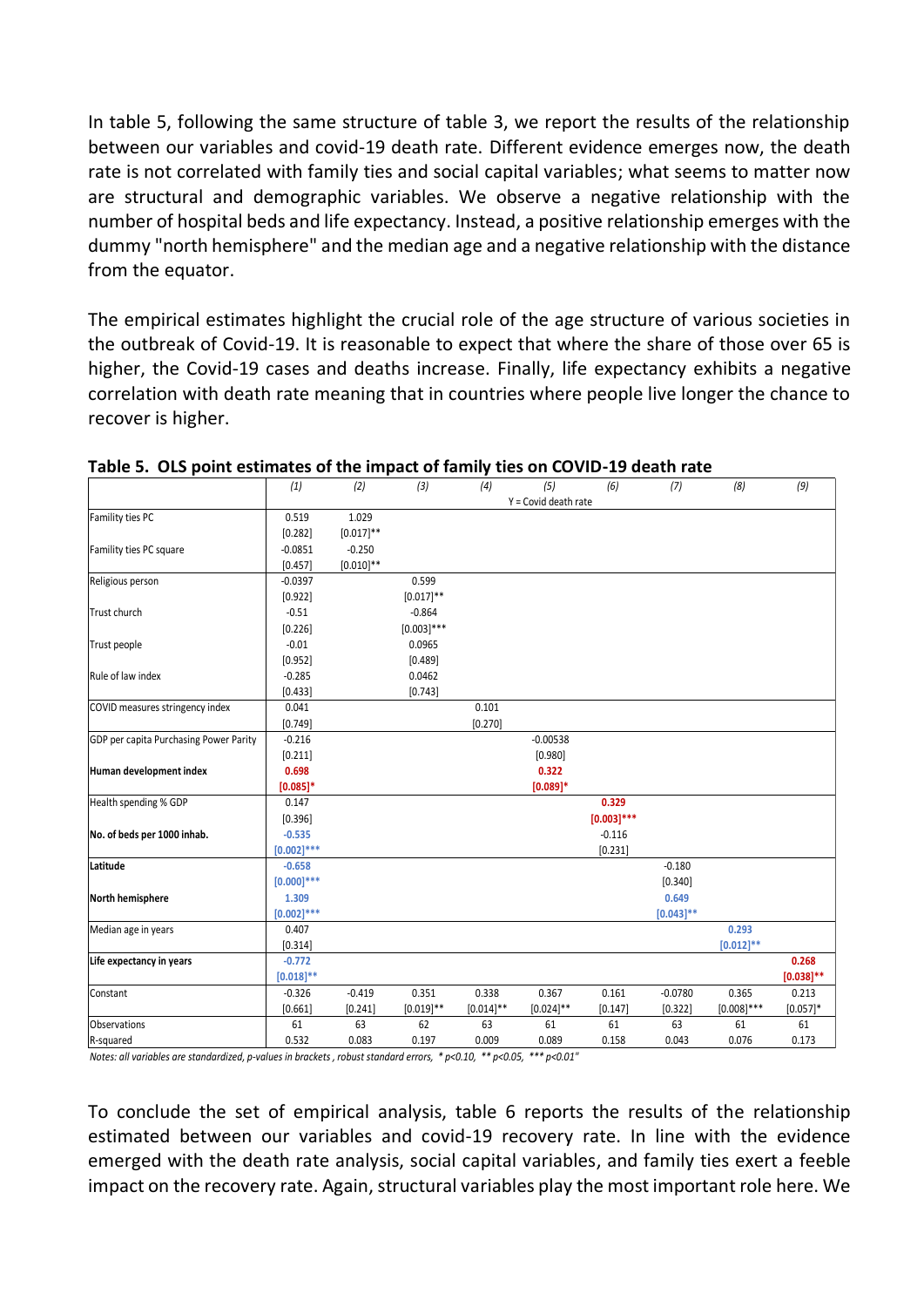observe a strong positive impact generated by the number of hospital beds and life expectancy. Finally, geographical variables, probably associated with climate conditions, exert a strong effect on the recovery rate. Countries located in the northern hemisphere and closer to the equator show a lower recovery rate.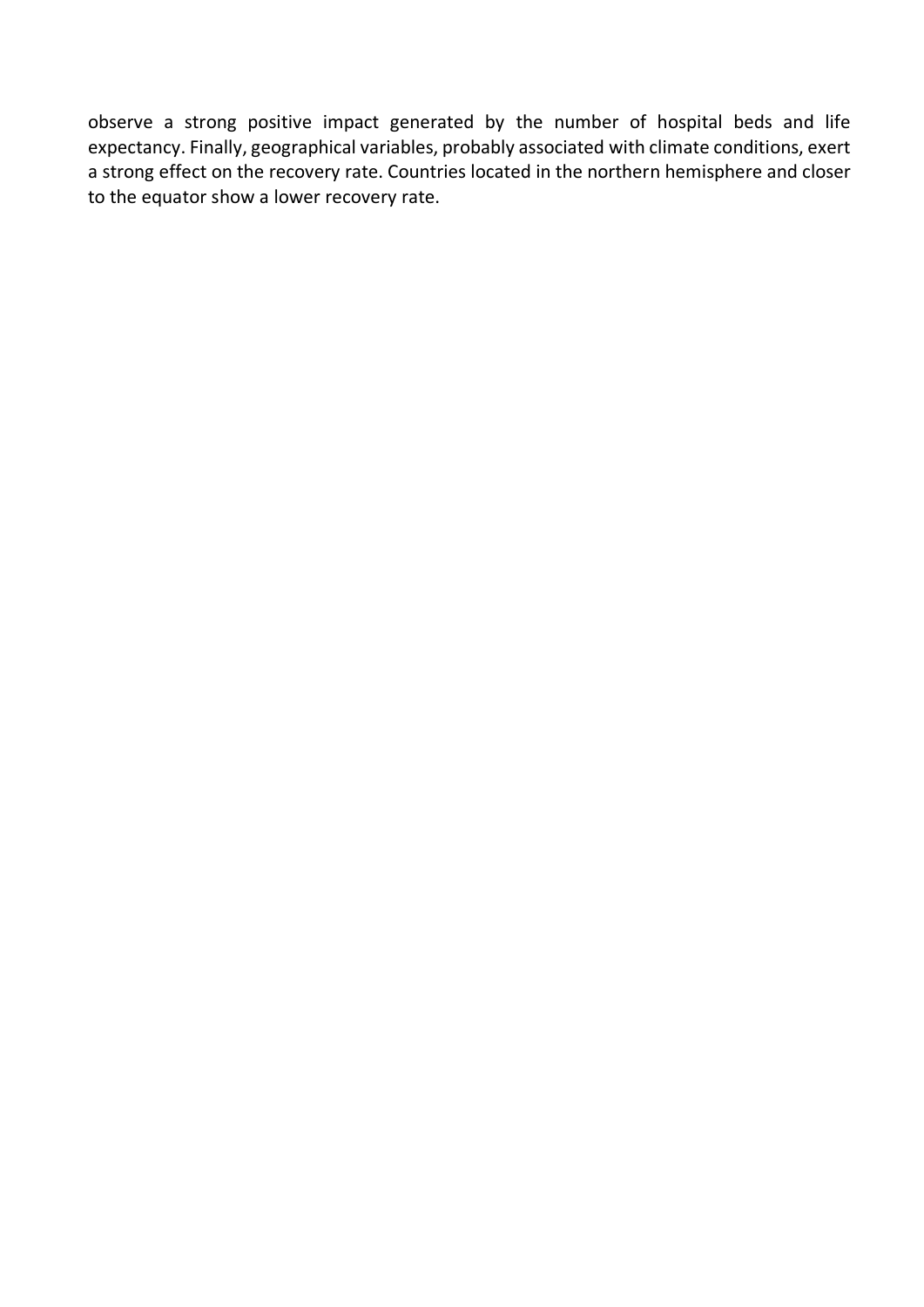|                                               | (1)            | (2)          | (3)        | (4)       | (5)                     | (6)      | (7)      | (8)       | (9)       |
|-----------------------------------------------|----------------|--------------|------------|-----------|-------------------------|----------|----------|-----------|-----------|
|                                               |                |              |            |           | Y = Covid recovery rate |          |          |           |           |
| Famility ties PC                              | $-0.988$       | $-0.873$     |            |           |                         |          |          |           |           |
|                                               | $[0.069]$ *    | $[0.040]$ ** |            |           |                         |          |          |           |           |
| Famility ties PC square                       | 0.229          | 0.182        |            |           |                         |          |          |           |           |
|                                               | $[0.072]$ *    | $[0.066]$ *  |            |           |                         |          |          |           |           |
| Religious person                              | $-0.493$       |              | $-0.565$   |           |                         |          |          |           |           |
|                                               | [0.349]        |              | $[0.089]*$ |           |                         |          |          |           |           |
| Trust church                                  | 0.654          |              | 0.613      |           |                         |          |          |           |           |
|                                               | [0.109]        |              | $[0.059]*$ |           |                         |          |          |           |           |
| Trust people                                  | $-0.0339$      |              | $-0.108$   |           |                         |          |          |           |           |
|                                               | [0.870]        |              | [0.609]    |           |                         |          |          |           |           |
| Rule of law index                             | $-0.148$       |              | 0.0496     |           |                         |          |          |           |           |
|                                               | [0.591]        |              | [0.769]    |           |                         |          |          |           |           |
| COVID measures stringency index               | 0.0584         |              |            | $-0.0172$ |                         |          |          |           |           |
|                                               | [0.692]        |              |            | [0.859]   |                         |          |          |           |           |
| <b>GDP per capita Purchasing Power Parity</b> | 0.351          |              |            |           | $-0.0204$               |          |          |           |           |
|                                               | $[0.029]$ **   |              |            |           | [0.932]                 |          |          |           |           |
| Human development index                       | $-0.701$       |              |            |           | $-0.00688$              |          |          |           |           |
|                                               | [0.133]        |              |            |           | [0.976]                 |          |          |           |           |
| Health spending % GDP                         | $-0.247$       |              |            |           |                         | $-0.172$ |          |           |           |
|                                               | [0.226]        |              |            |           |                         | [0.217]  |          |           |           |
| No. of beds per 1000 inhab.                   | 0.372          |              |            |           |                         | 0.139    |          |           |           |
|                                               | $[0.029]^{**}$ |              |            |           |                         | [0.194]  |          |           |           |
| Latitude                                      | 0.772          |              |            |           |                         |          | 0.295    |           |           |
|                                               | $[0.002]$ ***  |              |            |           |                         |          | [0.117]  |           |           |
| <b>North hemisphere</b>                       | $-1.397$       |              |            |           |                         |          | $-0.507$ |           |           |
|                                               | $[0.005]$ ***  |              |            |           |                         |          | [0.164]  |           |           |
| Median age in years                           | $-0.0847$      |              |            |           |                         |          |          | $-0.0440$ |           |
|                                               | [0.796]        |              |            |           |                         |          |          | [0.714]   |           |
| Life expectancy in years                      | 1.025          |              |            |           |                         |          |          |           | 0.0424    |
|                                               | $[0.014]^{**}$ |              |            |           |                         |          |          |           | [0.831]   |
| Constant                                      | 0.867          | 0.877        | $-0.0605$  | 0.0109    | 0.0118                  | 0.110    | 0.216    | 0.00348   | $-0.0206$ |
|                                               | [0.305]        | $[0.030]$ ** | [0.666]    | [0.937]   | [0.939]                 | [0.299]  | [0.352]  | [0.980]   | [0.884]   |
| Observations                                  | 61             | 63           | 62         | 63        | 61                      | 61       | 63       | 61        | 61        |
| R-squared                                     | 0.42           | 0.040        | 0.052      | 0.000     | 0.001                   | 0.052    | 0.059    | 0.002     | 0.038     |
|                                               |                |              |            |           |                         |          |          |           |           |

#### **Table 6. OLS point estimates of the impact of family ties on COVID-19 recovery rate**

*Notes: all variables are standardized, p-values in brackets , robust standard errors, \* p<0.10, \*\* p<0.05, \*\*\* p<0.01"*

#### **6 Concluding remarks**

Our data show that family ties, among other factors, are a key variable in explaining the different diffusion of the Sars-CoV-2 pandemic in various countries. Countries where family ties matter, show a higher number of infections and deaths. These results are also confirmed when religion, trust (that affect public morale and the degree of people's civicness) and social capital are considered.

We get some surprising results with the role of national health systems: countries with larger health expenditures show more cases, and this may be due to the increased capacity of detection (the number of swabs) and monitoring of more developed countries, which are characterized by higher expenditure on health. However, as expected, health care systems with higher capacity in terms of the number of hospital beds per capita can reduce the number of deaths sensibly increasing, at the same time, the recovery rate.

Our results suggest a nonlinear impact of family ties on the spread of the virus. As family ties grow, there is an initial positive impact on the spread of contagion and mortality, with a subsequent reduction in the number of cases. This result and Figures 3-5 suggest that family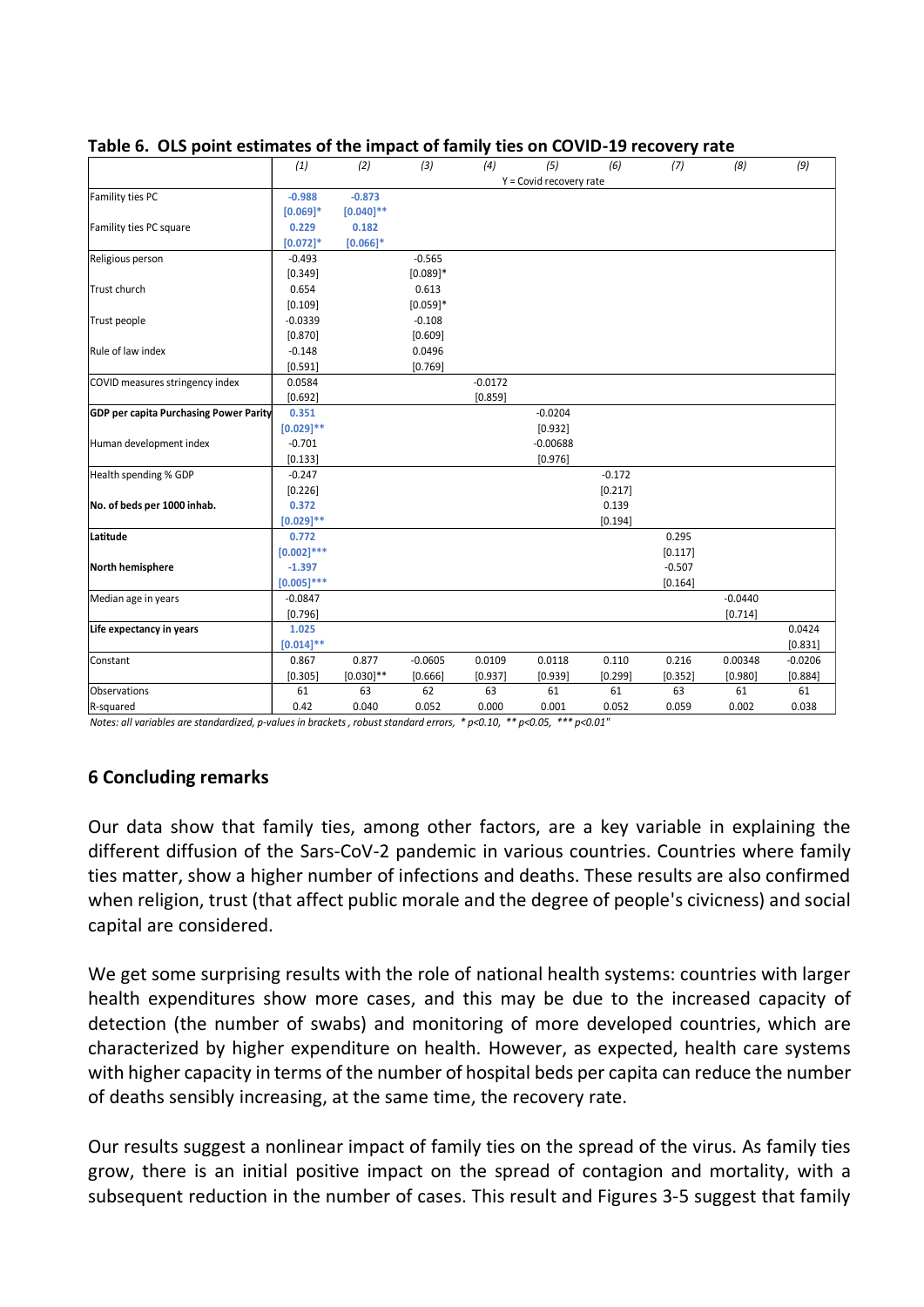ties and especially those that go from parents to their children tend to reduce the compliance to the compulsory measure of social distancing. Still, when such relationship between the members of the family becomes very strong, the need to safeguard the health of relatives, especially their parents, emphasizes the importance to keep the correct distance within the family.

There are some clear possible policy implications of our exercise. Given the different age structure of the population, and the different way of living within the families in various countries – with more frequent contact between parents, grandparents and children – we have evidence that countries where family ties are strong and more important, tend to show also a larger virus diffusion. Therefore, one key factor in preventing the virus circulation may be to find an acceptable and sociable way to limit contacts between the youngest and oldest. Social isolation, policies of limited lockdown, or even measures that prevent close contacts between the different members of families – especially the ones that go from parents to their children – seems to be a good tool for the restraint of the virus – at least in the initial phase of the pandemic diffusion, or when the number of infected people risks of getting out of control. Given the larger probability, the younger population has of being infected – most of the time even with very mild symptoms and no serious consequences – actions that temporarily isolate family members and protect people with different age structure may be quite effective in controlling the spread of the pandemic.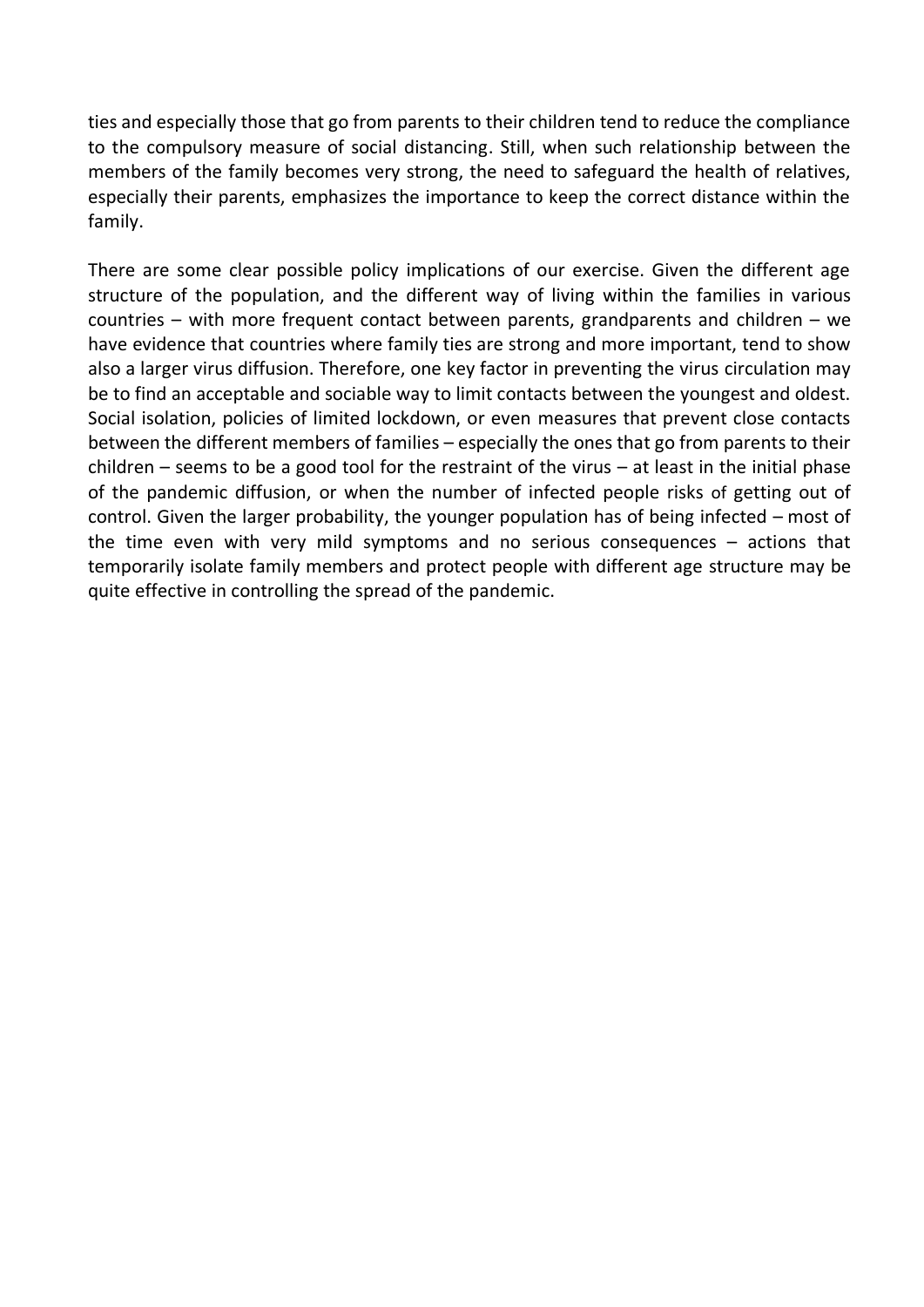#### **References**

Aksoy, C. G.-Ganslmeier M.-Poutvaara P. (2020) "Public Attention and Policy Responses to COVID-19 Pandemic", *Cesifo Working Paper*, no. 8409.

Alesina, A. and Giuliano, P. (2011) "Family Ties and Political Participation", *Journal of European Economic Association,* vol. 9(5).

Alesina, A. and Giuliano, P: (2010) "The Power of the Family", *Journal of Economic Growth*, vol. 15, May.

Alm J. and Torgler B. (2012) "Do Ethics Matter? Tax Compliance and Morality", *Working Papers* 1207, Tulane University, Department of Economics.

Alm, J. and Gomez, J. (2008) "Social Capital and Tax Morale in Spain", *Economic Analysis & Policy*, vol. 38, No. 1, March.

Alm, J., and McClelland, G. H. (2012) "Tax Morale and Tax Compliance form the Firm's Perspective" *Working Papers* 1211, Tulane University, Department of Economics.

Alm.J. and Torgler, J. (2006) "Cultural differences and tax morale in the United States and in Europe", *Journal of Economic Psychology*, vol. 27.

Asvae, A.-Alfani, G.-Gandolfi, F.-Le Moglie, M (2020) "Epidemics and Trust: The Case of the Spanish Flu", *IGIER Working Paper Series*, March 2020

Baldwin, R and B Weder di Mauro (2020b), Mitigating the COVID economic crisis: Act fast and do whatever it takes, a VoxEU.org eBook, CEPR Press.

Baldwin, R. (2000) "COVID-19 testing for testing times: Fostering economic recovery and preparing for the second wave", *Vox EU CEPR*, March 26.

Baldwin, R.-Weder di Mauro, B. (2020a), Economics in the Time of COVID-19, a VoxEU.org eBook, CEPR Press.

Banfield, E. (1958) *The Moral Basis of a Backward Society*, The Free Press, Glencoe, Illinois.

Barrios J., Benmelech E., Hochberg Y., Sapienza P., Zingales L., "Civic Capital and Social Distancing during the Covid-19 Pandemic", Working paper,

Barro, R J (2020) "Non-Pharmaceutical Interventions and Mortality in U.S. Cities during the Great Influenza Pandemic, 1918-1919", *NBER Working Paper* 27049.

Barro, Robert- Ursùa F.-Weng, J. (2020) "The coronavirus and the great influenza pandemic: Lessons from the "spanish flu" for the coronavirus's potential effects on mortality and economic activity", *NBER Working Paper* 26866.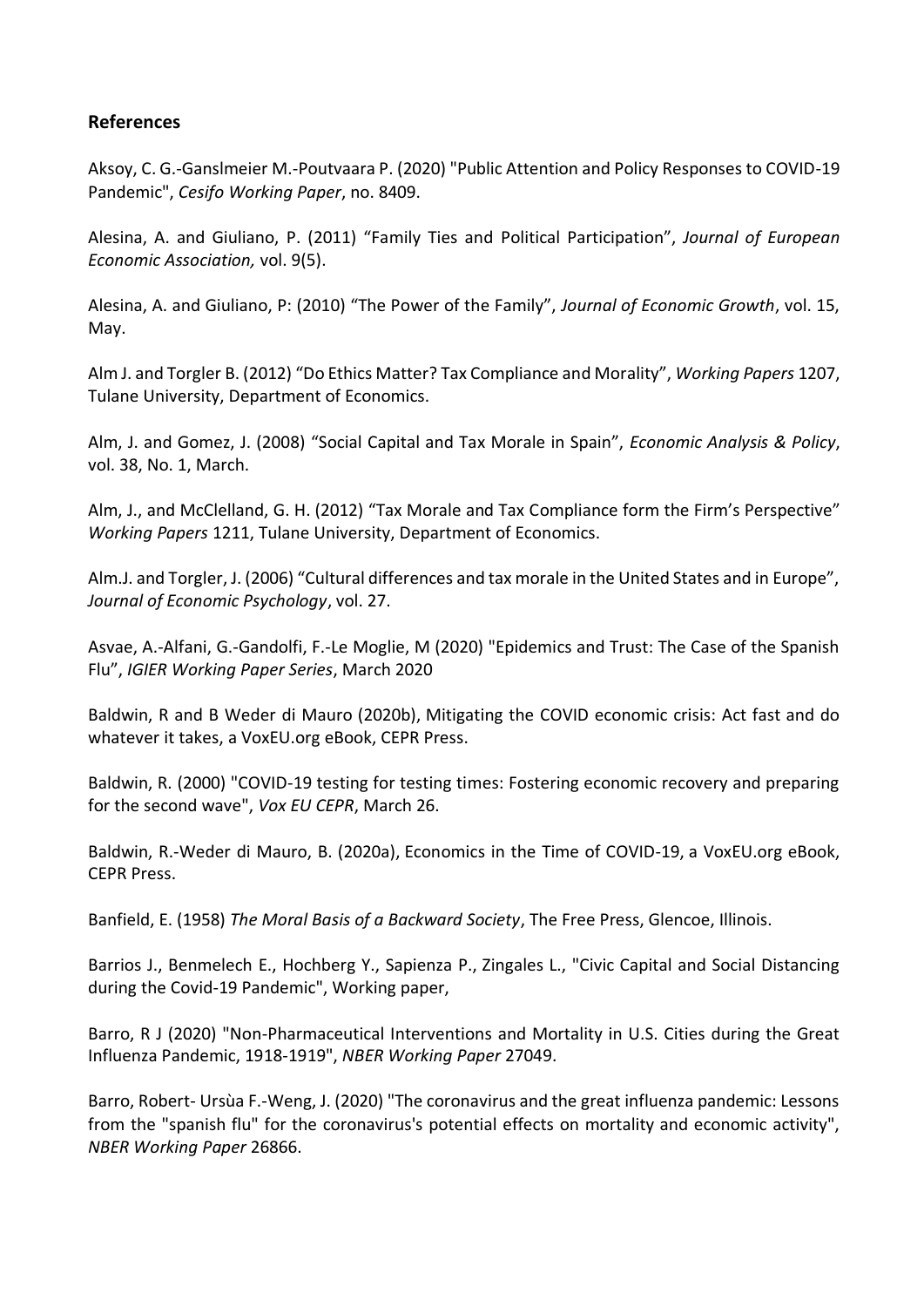Bartscher A., Seitz S., Siegloch S., Slotwinski M., Wehrhöfer N. (2020b) "The role of social capital in the spread of Covid-19", *Vox EU Cepr*, 18 June.

Bartscher, A, S Seitz, S Siegloch, M Slotwinski and N Wehrhöfer (2020a), "Social Capital and the spread of Covid-19: Insights from European Countries", *Covid Economics CEPR,* Issue 26, 5 June.

Barzini, L. (1964) *The Italians*, Touchstone Books, New York.

Bayer Christian, Kuhn Moritz (2020) Intergenerational ties and case fatality rates: A cross-country analysis, *Vox EU Cepr*, March 20.

Bernhard, E. (1969) "La grande madre mediterranea", in *Mitobiografia*, Adelphi, Milano.

Bisin, A. and Topa, G. (2002) "Empirical models of cultural transmission", *Journal of the European Economic Association*.

Bisin, A. and Verdier, T. (1998) "On the cultural transmission of preferences for social status", *Journal of Public Economics*, 70.

Bisin, A. and Verdier, T. (2000) "Beyond the Melting Pot": Cultural Transmission, Marriage and the Evolution of Ethnic and Religious Traits", *Quarterly Journal of Economics.*

Bisin, A. and Verdier, T. (2010) "The Economics of Cultural Transmission and Socialization", in *Handbook of Social Economics*, J. Benhabib-A.Bisin-M. Jackson (eds)., Elsevier.

Bonaccorsi, G., Pierri, F., Cinelli, M., Flori, A., Galeazzi, A., Porcelli, F., Schmidt, A., Valensise, C. Scala, A., Quattrociocchi, W., Pammolli, F. (2020) Economic and social consequences of human mobility restrictions under COVID-19, PNAS, July 7, https://doi.org/10.1073/pnas.2007658117

Borgonovi, F.-Andrieu, E. (2020) "The role of social capital in promoting social distancing during the COVID-19 pandemic in the US", *Vox EU Cepr*, June 10.

Butler, J., Giuliano, P. and Guiso, L.(2009) "The Right Amount of Trust," *NBER Working Papers*, No. 15344. 27

Center for Systems Science and Engineering (CSSE) (2020), *COVID 19 Dashboard*, John Hopkins University.

Coker e., Cavalli L., Fabrizi E. Guastalla G., Lippo E., Parisi M.L., Pontarollo N., Rizzati M., Varacca A., Vergalli S., 2020 "The Effects of Air Pollution on COVID-19 Related Mortality in Northern Italy" Environmental and Resource Economics, https://doi.org/10.1007/s10640-020-00486-1

Daniel Sgroi, Michela Redoano, Federica Liberini, Ben Lockwood, Emanuele Bracco, Francesco Porcelli (2020), "Cultural Identity and Social Capital in Italy", *IZA Discussion Paper* No. 13783.

Durante, R.-Guiso, L.-Gulino, G. (2020), "Civic capital and social distancing: Evidence from Italians' response to COVID-19", VoxEU.org, April 16.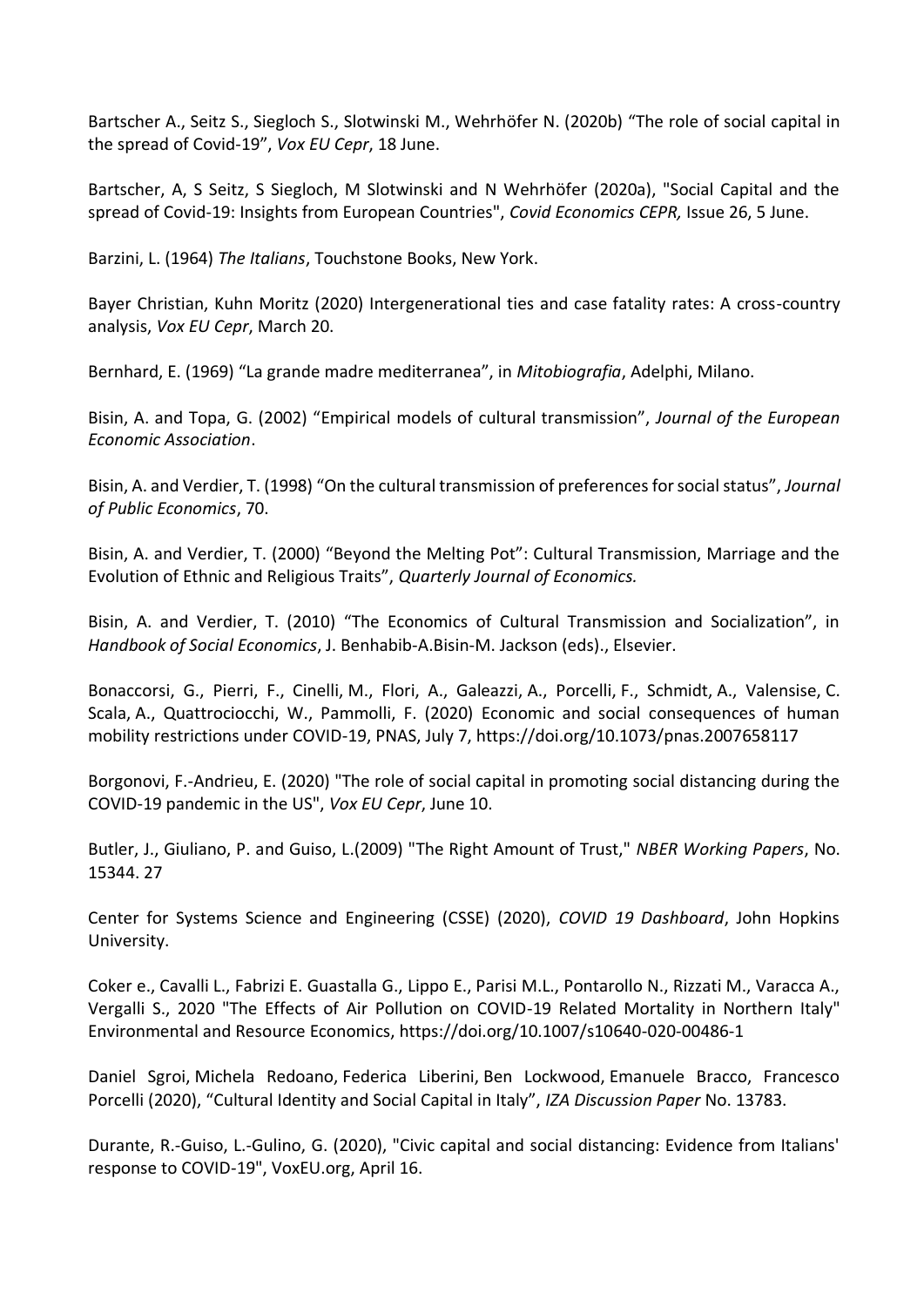Flaxman S., Mishra S., Gandy A., Unwind J., Mellan T., Coupland H., Whittaker C., Shu H., Berah T., Eaton J., Monod M., Imperlal College COVID-19 Response Team, Ghani A., Donnelly C., Riley S.,Vollmer M., Ferguson N. Okell L., Bhatt S. (2020) "Estimating the effects of non- pharmaceutical interventions on COVID-19 in Europe", Nature, no. 584, 257-261, https://doi.org/10.1038/s41586- 020-2405-7.

Frey, C., -Chen, C.,-Presidente, G. (2020), "Democracy, Culture, and Contagion: Political Regimes and Countries Responsiveness to Covid-19", *Covid Economics CEPR*, Issue 18, 15 May.

Fukuyama, F. (1995), *Trust*, Free Press Paperbacks, New York.

Greenstone Michael-Nigam Vishan (2020) "Does Social Distancing Matter?" *Covid Economics CEPR*, Issue 7, 20 April.

Guiso, L., Sapienza, P. and Zingales, L. (2007) "Social Capital as Good Culture," *NBER Working Papers* 13712.

Guiso, L., Sapienza, P. and Zingales, L. (2010) "Civic Capital as the Missing Link," *NBER Working Papers* no. 15845.

Guiso, L., Sapienza, P., and Zingales, L. (2006), "Does Culture Affect Economic Outcomes?" *Journal of Economic Perspectives*.

Hsiang S., Allen D., Annan-Phan S., Bell K., Bolliger I., Chong T., Druckenmiller H., Huang L.Y., Hultgren A. Krasovich E., Lau P., Lee J., Rolf E., Tseng J., Wu T. (2020) "The effect of large-scale anti-contagion policies on the COVID-19 pandemic", Nature, No. 584, https://doi.org/10.1038/s41586-020-2404-8.

Inglehart, R., C. Haerpfer, A. Moreno, C. Welzel, K. Kizilova, J. Diez-Medrano, M. Lagos, P. Norris, E. Ponarin & B. Puranen et al. (eds.). 2014. World Values Survey: Round Six - Country-Pooled Datafile Version: https://www.worldvaluessurvey.org/WVSDocumentationWV6.jsp. Madrid: JD Systems Institute.

McCleary, R.-Barro, R. (2019), *The Wealth of Religion*, Princeton University Press, Princeton.

Marè, M.-Motroni, A.-Porcelli, F. (2020) "How family ties affect trust, tax morale and underground economy", *Journal of Economic Behavior & Organization*, 174, 235-252, doi:10.1016/j.jebo.2020.02.010, May 13.

Putnam, R. (1993) *Making Democracy Work*, Princeton University Press, Princeton.

Qi M., Xiao S., Shy R., Ward M., Chen Y., Tu W., Su Q., Wand W., Wang X., Zhang Z. 2020 "Covid-19 transmission in Mainland China is associated with temperature and humidity: A time-series analysis" Science of The Total Environment, Volume 728, https://doi.org/10.1016/j.scitotenv.2020.138778

Scala, A.-Flori, A.-Spelta, A.-Brugnoli, E.-Cinelli, M.-Quattrociocchi, W.-Pammolli, F. (2020) "Time, Space and Social Interactions: Exit Mechanisms for the Covid-19 Epidemics", *Phisics and Society*, 14 April.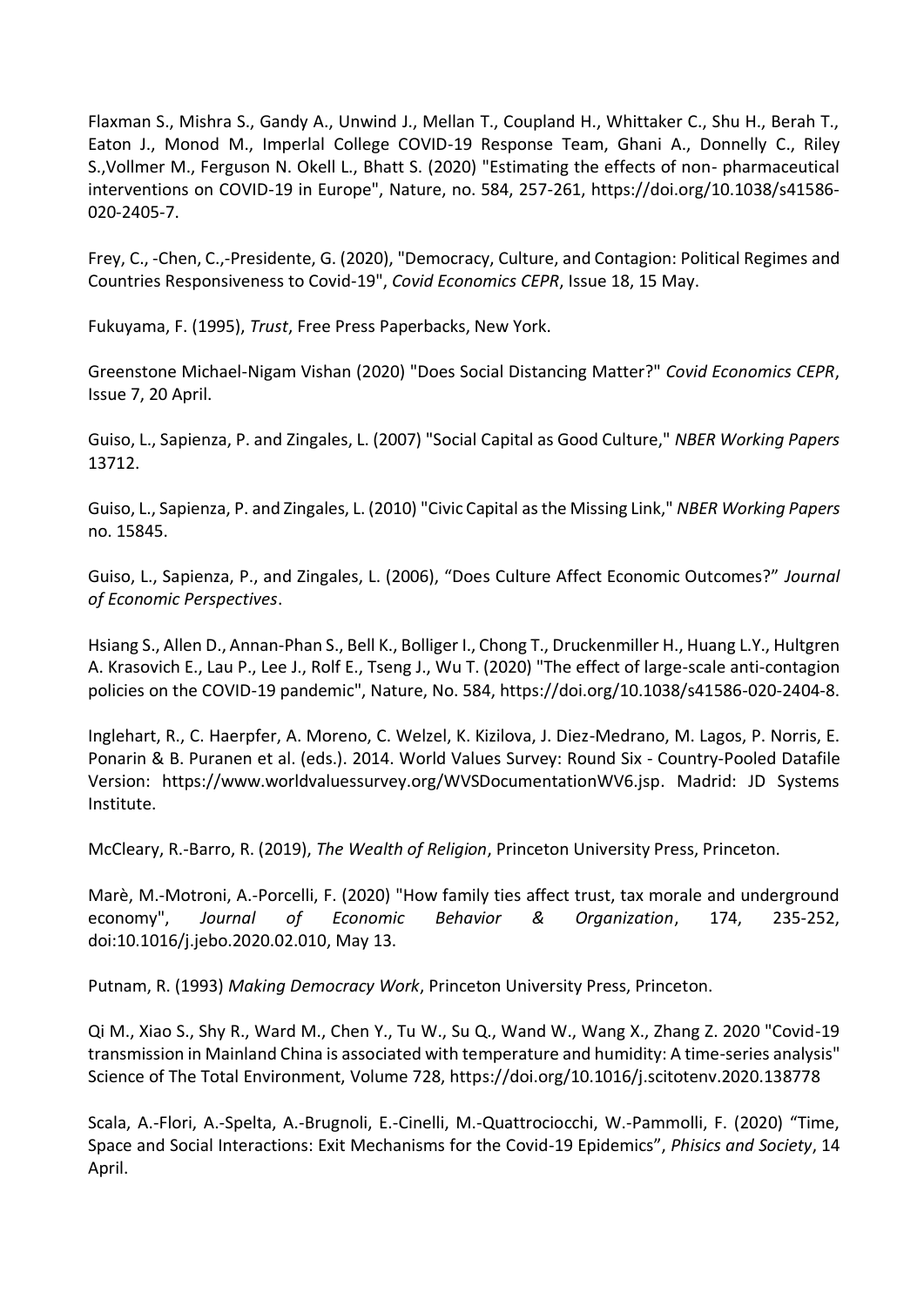Scott A.-Old J.D.-(2020) "The interaction between Covid-19 and an ageing society", *Vox EU* CEPR, April 27.

Sgroi D., Redoano M., Liberini F., Lockwood B., Bracco E. and Porcelli F. (2020). "Cultural Identity and Social Capital in Italy" Discussion Papers Series IZA DP No.13783.

Tabellini, G. (2008) "Institutions and Culture", *Journal of the European Economic Association*, Papers and Proceedings,6 (2-3).

Tabellini, G. (2010) "Culture and institutions: economic development in the regions of Europe", *Journal of the European Economic Association*.

Torgler, B., 2006. The importance of faith: tax morale and religiosity. J. Econ. Behav. Organ. 61 .

Van Bavel, B., Boggio P., Capraro V., Cichocka, A., Cikara M., Molly J. Crockett 8, Alia J. Crum, Karen M. Douglas , James N. Druckman, John Drury, Oeindrila Dube, Naomi Ellemers, Eli J. Finkel, James H. Fowler, Michele Gelfand, Shihui Han, S. Alexander Haslam, Jolanda Jetten, Shinobu Kitayama, Dean Mobbs, Lucy E. Napper, Dominic J. Packer, Gordon Pennycook, Ellen Peters, Richard E. Petty, David G. Rand , Stephen D. Reicher, Simone Schnall, Azim Shariff, Linda J. Skitka, Sandra Susan Smith, Cass R. Sunstein, Nassim Tabri, Joshua A. Tucker, Sander van der Linden, Paul van Lange, Kim A. Weeden, Michael J. A. Wohl, Jamil Zaki , Sean R. Zion and Robb Willer "Using social and behavioural science to support COVID-19 pandemic response", *Nature Human Behavior*, Vol. 4, May.

Wang Jingyuan, Tang Ke, Feng Kai, Lv Weifeng, 2020. "High Temperature and High Humidity Reduce the Transmission of COVID-19", *Working Paper*, April 3.

Ward M., Xiao S., Zang Z. 2020 "Humidity is a consistent climatic factor contributing to SARS-CoV-2 transmission" Wiley Online Library, https://doi.org/10.1111/tbed.13766.